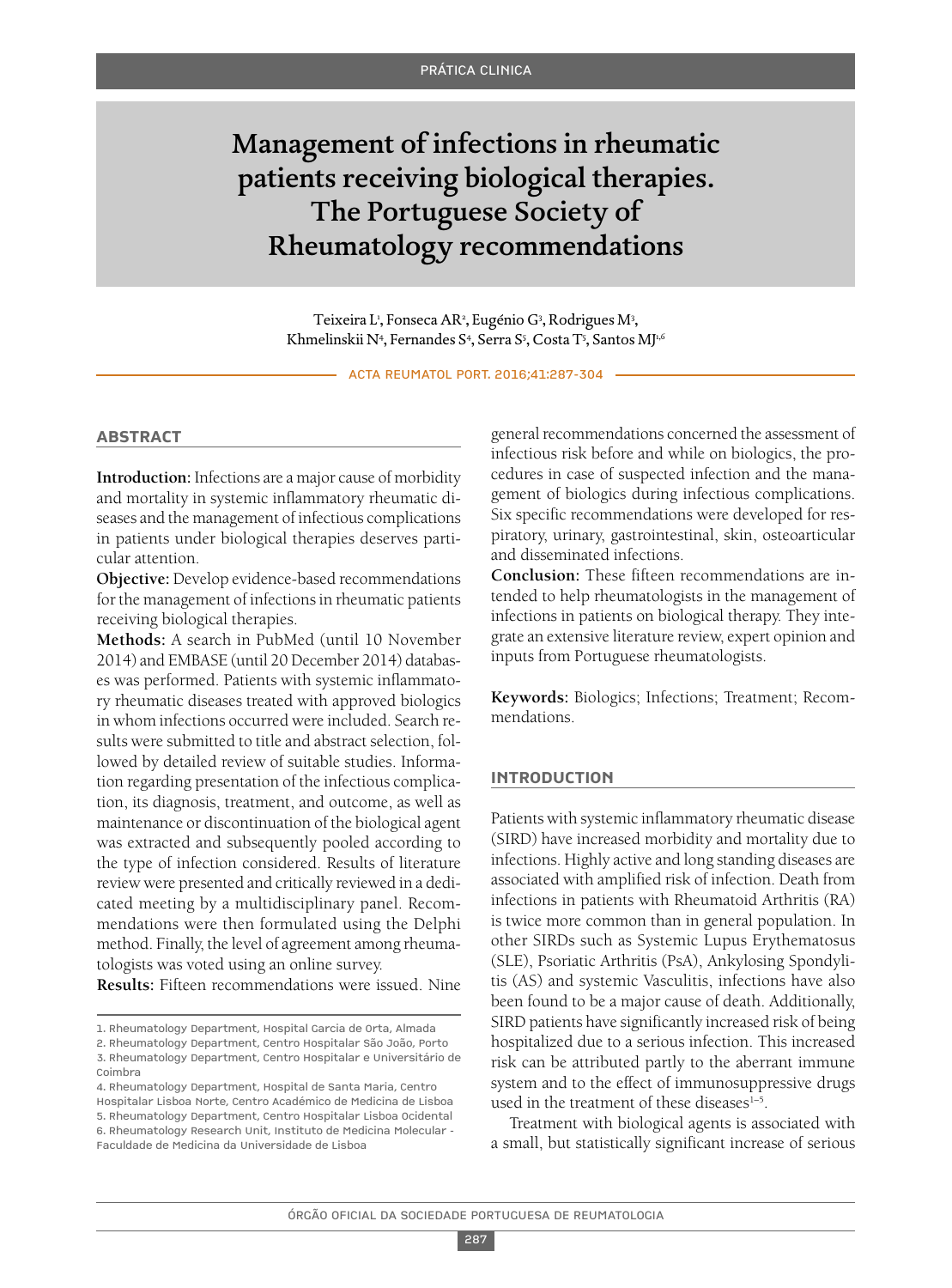infectious6 . The risk is particularly high for some opportunistic infections and during the first months on biologics7–9 .

### **objectIve**

Develop evidence-based recommendations for the management of infections in SIRD patients receiving biological therapies.

#### **methods**

A systematic literature review (SLR) was performed, focused on the management of infections in rheumatic patients while on biological therapies. We searched in PubMed (until 10 November 2014) and EMBASE (until 20 December 2014) databases. We included adult patients with SIRD (RA, PsA Spondyloarthritis, Juvenile Idiopathic Arthritis and SLE), treated with approved biologics. The biological agents considered were TNF inhibitors (TNF-i), Rituximab, Abatacept, Tocilizumab, Belimumab, Anakinra and Ustekinumab. The outcomes of interest were respiratory, urinary, gastrointestinal, skin and soft tissue, osteoarticular, opportunistic (viral and others) and disseminated infections as well as viral hepatitis. Regarding the occurrence of infections we were particularly interested in their presentation, diagnostic procedures, treatment, maintenance or discontinuation of biological therapy and their outcome. We included randomized controlled trials, cohort studies, case-control studies and case series. The exclusion criteria were: non-rheumatic disease, no biological therapy, clinical cases, editorials, review articles, opinion pieces, letters, and no reference to the outcomes of interest. Eight independent reviewers performed a selection by title and abstract. Data were subsequently extracted from the eligible studies and pooled according to the type of infection. Thereafter, a descriptive analysis was performed.

SLR results were presented and critically reviewed by a multidisciplinary panel with 63 participants, including rheumatologists, an infectious diseases expert, a pulmonologist, other health professionals and patient representatives. The taskforce was subsequently divided in 6 breakout groups: each one discussed one topic and proposed recommendations. Preliminary statements were afterwards submitted to the appraisal of the entire taskforce and voted according to the Del-

phi method. A minimum concordance rate of 75% was considered necessary for the approval of each statement as a final recommendation. When below this level of agreement, the content and phrasing of each statement were discussed and reformulated until a suitable concordance rate was attained. Then, each statement was organized according to general principles and infection specific recommendations. Recommendations were sent to all rheumatologists and the final agreement was voted online in a 10-point numerical scale (one – fully disagree to ten – totally agree) by 55 rheumatologists.

### **results**

Nine hundred and thirty one abstracts were retrieved. After title and abstract selection 157 manuscripts entered the detailed review, but 13 were excluded, leaving 144 papers in this phase (Figure 1).

Of the 144 papers included, 80 concerned to respiratory tract infections, 37 to urinary tract infections, 21 to gastrointestinal infections, 24 to viral hepatitis, 33 to skin and soft tissue infections, 13 to osteoarticular infections, 47 to opportunistic infections(viral and others) and 6 to disseminated infections. Table I summarizes study distribution according to the type of infections and biological therapy. Of note, several papers concerned more than one type of infection and more than one type of biological agent.

#### **recommendAtIons**

Nine general principles and six infection specific recommendations were issued, reaching a high level of agreement among Portuguese Rheumatologists (Table II).

### **GenerAl prIncIples**

**1. OVERALL INFECTION RISK MUST BE ASSESSED IN EVERY RHEUMATIC PATIENT EITHER CANDIDATE OR ON BIOLOGICAL THERAPY. LEVEL OF EVIDENCE: 3A, GRADE OF RECOMMENDATION: C.**

The particular risk of infectious complications in patients with SIRD is estimated to be about 2-fold higher than in the general population. 10,11 Identified risk factorsinclude demographics and disease characteristics, comorbidities, medication as well as the epidemiological context (Table III). Along with older age (>65 years) and impaired function, the presence of diabetes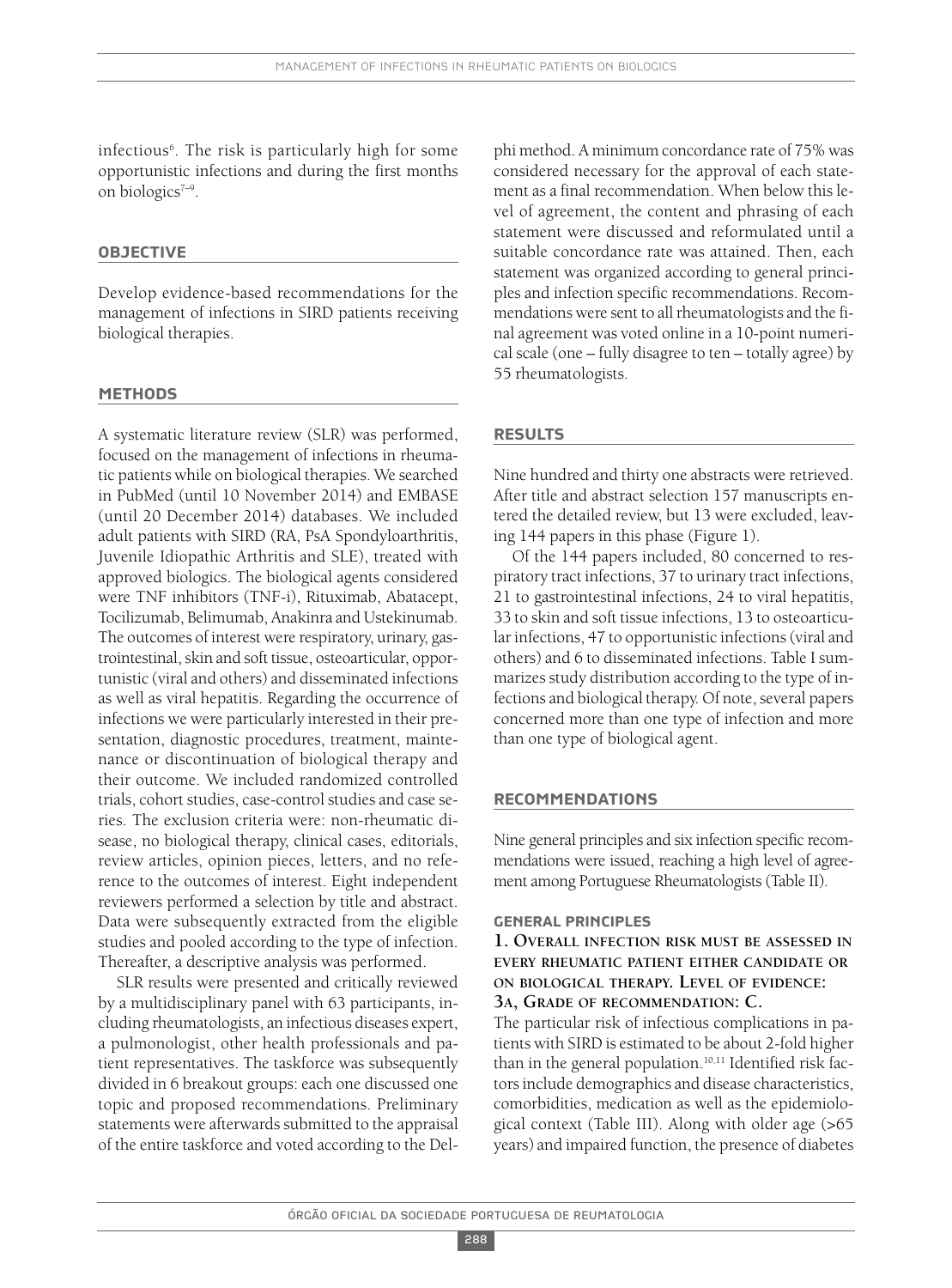

**FIGURE 1.** The search strategy for the systematic review

| TABLE I. DISTRIBUTION OF THE INCLUDED STUDIES ACCORDING TO THE BIOLOGICAL AGENT AND TYPE OF<br><b>INFECTION</b> |                |          |           |            |               |       |       |
|-----------------------------------------------------------------------------------------------------------------|----------------|----------|-----------|------------|---------------|-------|-------|
| Type of infection                                                                                               | Abatacept      | Anakinra | Belimumab | <b>RTX</b> | <b>TCZ</b>    | TNF-i | Total |
| Respiratory                                                                                                     | 13             |          | 4         | 15         | 14            | 35    | 80    |
| Urinary                                                                                                         | 9              |          |           | 10         | 3             | 26    | 37    |
| Gastrointestinal                                                                                                | 5              | $\Omega$ | $\Omega$  |            | 5             | 9     | 21    |
| Viral hepatitis                                                                                                 |                |          |           | 4          |               | 19    | 24    |
| Skin/soft tissue                                                                                                |                |          |           | 8          | 6             | 20    | 33    |
| Osteoarticular                                                                                                  |                |          |           | 2          | າ             | 9     | 13    |
| Opportunistic (viral)                                                                                           | $\mathfrak{D}$ | -        |           | 5          | $\mathcal{D}$ |       | 14    |
| Opportunistic (others)                                                                                          | 3              |          |           | 3          |               | 26    | 33    |

RTX – Rituximab, TCZ – Tocilizumab, TNF-i – Tumour Necrosis Factor inhibitors. Some studies are quoted in more than one column because they address more than one class of biological drug or more than one type of infection.

Disseminated 1 1 -  $\vert$  -  $\vert$  -  $\vert$  1 5 6

mellitus, chronic pulmonary disease, impaired renal function, previous infections, alcoholism and hypogammaglobinaemia, are independently associated with the susceptibility to infections. Local specific infection risk factors such as bronchiectasis, urethral catheterization, vesicoureteral reflux and other anatomical changes, history of skin ulcers, previous septic arthritis and prosthetic joint must also be addressed in infection risk evaluation 11,12 . In addition, exposure to medication should also be part of overall risk assessment. 13Glucocorticoids (GCs) and some conventional synthetic disease-modifying antirheumatic drugs (csDMARDs) may impair the response to pathogens and consequently predispose to infection. Use of medium to high dose GCs, particularly in prolonged use,

has been linked to serious infections requiring hospitalization. <sup>14</sup> In a large cohort study, a dose-dependent effect was suggested. The incidence rate ratio (IRR) of serious infections was significantly increased in patients treated with GCs, being higher in patients treated with ≥15 mg/day (IRR=4.7) compared to patients treated with 7.5-14 mg/day (IRR=2.1)<sup>15,16</sup>. For low-dose GCs (in some studies defined as ≤5 mg and others as ≤7.5 mg), there was no increased risk, or the risk was only slightly increased. <sup>6</sup> There is no conclusive data supporting the notion that methotrexate use (and other  $csDMARDs$ ) increases the overall risk of infection $17,18$ .

For assessing the risk of infection in this population, it is also very important to evaluate the previous vaccination status<sup>13</sup>.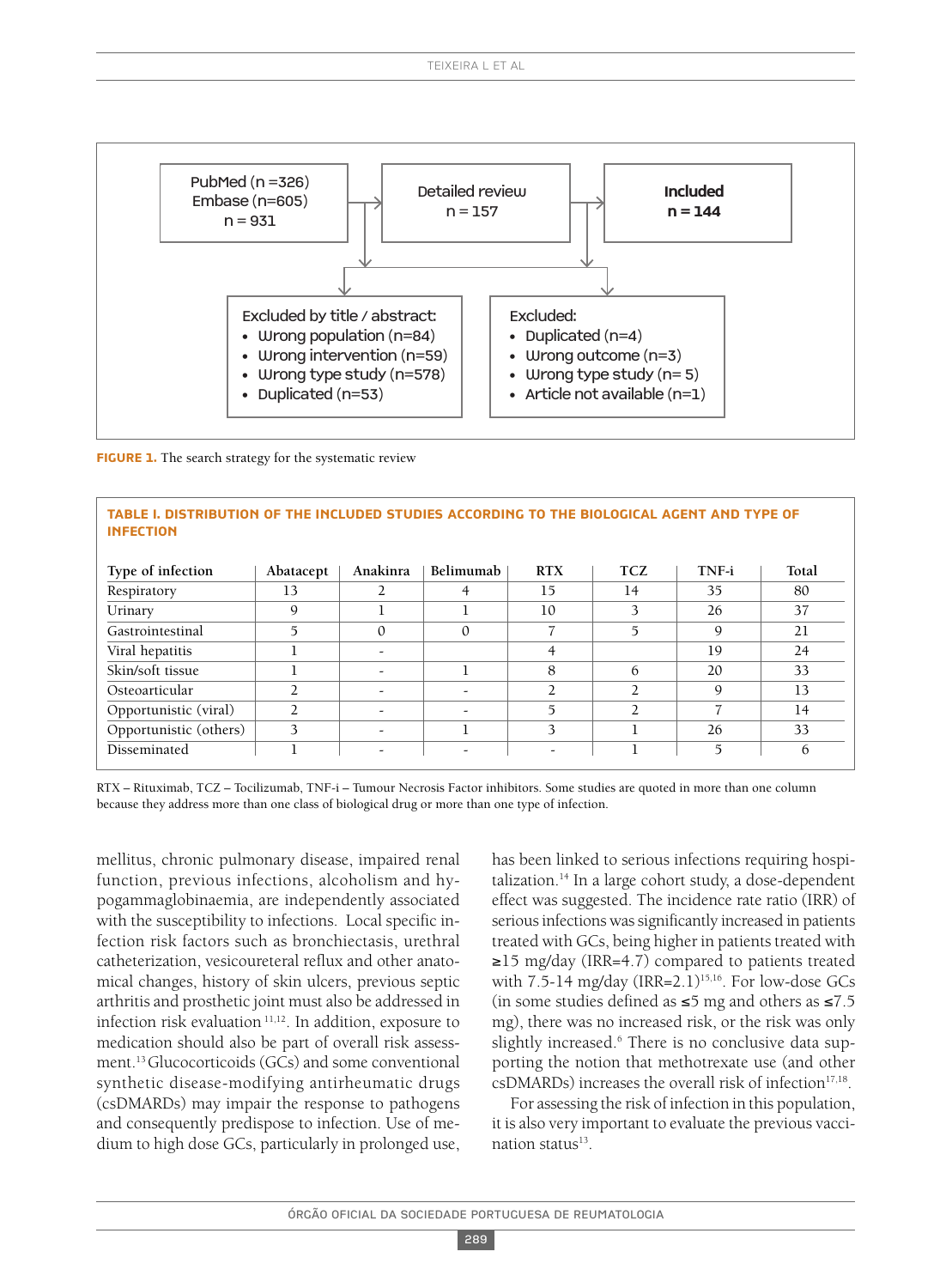### **tAble II. recommendAtIons for the mAnAGement of InfectIons In rheumAtIc pAtIents receIvInG bIoloGIcAl therApIes**

| Recommendations                                                                                                     | Level of<br>evidence | Grade        | Agreement<br>mean (SD) |
|---------------------------------------------------------------------------------------------------------------------|----------------------|--------------|------------------------|
| General                                                                                                             |                      |              |                        |
| 1. Overall infection risk must be assessed in every rheumatic patient either<br>candidate or on biological therapy. | 3a                   | C            | 9.79(0.62)             |
| 2. Screening of chronic infections - tuberculosis, HIV, HBV, and HCV - should be                                    | $\overline{4}$       | $\mathsf{C}$ | 9.84(0.42)             |
| performed in accordance to the national guidelines prior to the introduction of                                     |                      |              |                        |
| biological therapy. Screening of other infections can be considered in view of the                                  |                      |              |                        |
| epidemiological context.                                                                                            |                      |              |                        |
| 3. In the event of suspected active infection, the severity of the situation must be                                | 5                    | D            | 9.59(0.63)             |
| evaluated and postponing the administration of the biologic is advised.                                             |                      |              |                        |
| 4. There should be a high index of suspicion for opportunistic infections.                                          | 5                    | D            | 9.45(0.95)             |
|                                                                                                                     |                      |              |                        |
| 5. Identification of the causative agent is recommended whenever possible.                                          | 5                    | D            | 9.45(0.72)             |
| 6. Biological therapy should be discontinued at least during antimicrobial therapy.                                 | 5                    | D            | 8.82 (1.49)            |
| 7. Reintroduction of biological therapies after resolution of an infectious episode                                 | 5                    | D            | 9.38(1)                |
| should be decided on a case-by-case basis, taking into account the activity of the                                  |                      |              |                        |
| rheumatic disease and the risk of reinfection.                                                                      |                      |              |                        |
| 8. Permanent discontinuation of biological therapy should be considered in severe                                   | 5                    | D            | 9.44(0.76)             |
| or recurrent infections.                                                                                            |                      |              |                        |
| 9. The diagnostic / therapeutic decision-making should be shared with the patient.                                  | 5                    | D            | 9.48 (0.83)            |
| Specific                                                                                                            |                      |              |                        |
| 1. Upper or lower respiratory infections. If no signs of severity consider                                          | 5                    | D            | 9.35(0.99)             |
| symptomatic treatment and/or empirical oral antibiotic therapy and monitor                                          |                      |              |                        |
| evolution. In severe infections intravenous antibiotic therapy should be promptly                                   |                      |              |                        |
| initiated and whenever possible guided by antibiotic susceptibility testing.                                        |                      |              |                        |
| 2. Urinary tract infections. If severe, intravenous antibiotics are recommended.                                    | 5                    | D            | 9.45(0,78)             |
| Consider repeat urine culture prior to reintroduction of the biologic. Evidence is                                  |                      |              |                        |
| lacking regarding management of asymptomatic bacteriuria in rheumatic patients                                      |                      |              |                        |
| under biologics.                                                                                                    |                      |              |                        |
| 3. Gastrointestinal infections. If severe antibiotics directed to the identified causal                             | 5                    | D            | 9.04(1.17)             |
| agent or empirical broad-spectrum antibiotics should be started. In the event of                                    |                      |              |                        |
| elevated transaminases of unknown aetiology viral hepatitis screening should be                                     |                      |              |                        |
| repeated. In presence of active viral hepatitis biological therapy should be                                        |                      |              |                        |
| discontinued until full evaluation.                                                                                 |                      |              |                        |
| 4. Skin and soft tissue. Oral or intravenous empirical antibiotics should be initiated                              | $\overline{4}$       | $\mathsf{C}$ | 9.32(1.15)             |
| according to severity, with further adjustment guided by susceptibility tests.                                      |                      |              |                        |
| 5. Osteoarticular infections. Intravenous broad-spectrum empirical antibiotherapy                                   | 2 <sub>b</sub>       | B            | 9.61(0.68)             |
| must be promptly started with subsequent adjustment according to antibiotic                                         |                      |              |                        |
| susceptibility testing. Opportunistic infections and associated osteomyelitis have                                  |                      |              |                        |
| to be considered in the evaluation of joint infections. Assessment by an                                            |                      |              |                        |
| orthopaedic surgeon is recommended, particularly in patients with osteomyelitis                                     |                      |              |                        |
| or joint prosthesis.                                                                                                |                      |              |                        |
| 6. Disseminated infection. Epidemiological context should guide diagnostic studies.                                 | $\overline{4}$       | $\mathsf{C}$ | 9.61(0.68)             |
| Immunosuppressive treatment must be stopped and broad-spectrum empirical                                            |                      |              |                        |
|                                                                                                                     |                      |              |                        |
| antibiotherapy introduced immediately. In the absence of clinical response after                                    |                      |              |                        |
| 48-72 hours, consider less common agents such as fungi, viruses, parasites and                                      |                      |              |                        |
| mycobacteria.                                                                                                       |                      |              |                        |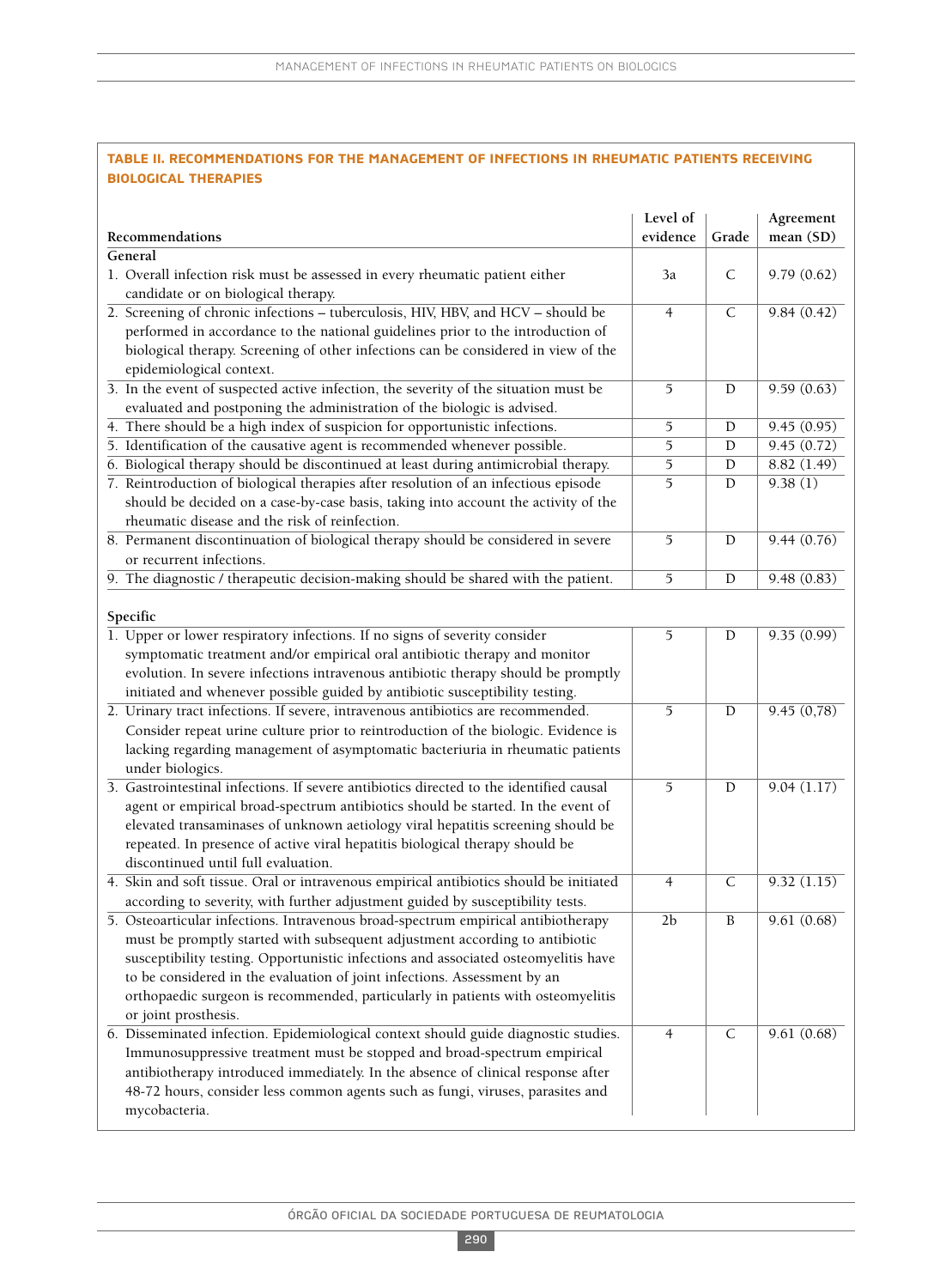|                            | <b>Risk Factors</b>                                                                        |
|----------------------------|--------------------------------------------------------------------------------------------|
| Specific infections        |                                                                                            |
| Upper or lower respiratory | Immunosuppression; COPD/Asthma; Diabetes mellitus and Heart Disease.                       |
| infections                 |                                                                                            |
| Urinary tract infections   | Age $\ge$ 65 years; PDN $\ge$ 5-10mg or concomitant DMARDs; Disease duration > 10 years;   |
|                            | COPD/Asthma; Smoking; Diabetes mellitus; Heart disease; Chronic renal disease;             |
|                            | Recurrent infections; Charlson comorbidity index $\geq$ 2; Hypogamaglobulinemia or low IgG |
|                            | (in case of Rituximab).                                                                    |
| Skin and soft tissue       | Diabetes mellitus; Prior skin infection; GCs; Advanced age.                                |
| infections                 |                                                                                            |
| Osteoarticular infections  | Prosthesis; Opportunistic infections; GCs (PDN > 10mg); Advanced age; Existence of         |
|                            | extra-articular manifestations (in RA); Depletion of B cells.                              |
| Disseminated infection     | Advanced age; Longstanding rheumatic disease; Recurrent infections; Concomitant            |
|                            | DMARDs and GC                                                                              |

#### **tAble III. IdentIfIed rIsk fActors for specIfIc InfectIons**

COPD – chronic obstructive pulmonary disease; PDN – prednisolone.

# **2. SCREENING OF CHRONIC INFECTIONS – TUBERCULOSIS, HIV, HBV, AND HCV – SHOULD BE PERFORMED IN ACCORDANCE TO THE NATIONAL GUIDELINES PRIOR TO THE INTRODUCTION OF BIOLOGICAL THERAPY. SCREENING OF OTHER INFECTIONS CAN BE CONSIDERED IN VIEW OF THE EPIDEMIOLOGICAL CONTEXT. LEVEL OF EVIDENCE: 4, GRADE OF RECOMMENDATION: C.**

The presence of active infections is a contraindication for starting biological therapy. Suspension of the biological therapy is mandatory in all active viral infections with organ damage. Chronic infections, such as tuberculosis, HIV, hepatitis B and C also pose constraints to the use of these medications and must be proactively screened<sup>19,20</sup>.Until 2014, Portugal was a country with an intermediate incidence rate of tuberculosis and specific recommendations for screening and treatment of latent tuberculosis were published $^{\scriptscriptstyle 21}$ .

Although infection by a hepatotropic virus (HBV and HCV) is usually considered a contraindication for anti-TNF therapies, their use can be justified after a careful risk/benefit assessment. Recommendations for screening before TNF inhibitors seem to be quite safe in patients with chronic hepatitis C with low to moderate chronic activity on histopathological examination (Knodell Histology Activity Index ≤12, with or without fibrosis) independently of viral load<sup>22-31</sup>. In our SLR we found 9 studies including a total of 52 patients with chronic hepatitis C treated with TNF-i, 48 of them did not receive prophylaxis or treatment for hepatitis C. After a medium follow up of 18 months only one patient stopped the biologic. The others did not develop neither symptoms of viral liver disease nor persistent elevation of liver enzymes (more than twice the upper limit of normal), though some variation of liver enzymes was seen (less than twice the upper limit of normal). Although these studies suggest a good safety profile for anti-TNF therapies in patients with HCV infection, their use should be monitored carefully23–31 . Safety data with other biological agents are scarce.

Concerning patients with chronic HBV infection, the introduction of biological therapy should be done only after a thorough clinical and laboratorial assessment, evaluation by a liver disease specialist and, when indicated, initiation of appropriate antiviral therapy/prophylactic antiviral therapy<sup>32–34</sup>. Although rarely, reactivation of "resolved" hepatitis B (AgHBs negative/anti- -HBc positive) can also occur under biologics and guidelines for the screening and management of those patients were published<sup>35,36</sup>. Of our SLR we obtained information from 19 studies, corresponding to a total of 527 patients with chronic hepatitis B infection or past "resolved" hepatitis B. In total, 28 out of 505 patients (5.5%) under TNF-i reactivated hepatitis B after a mean follow-up of 18.5 months (10 under chemoprophylaxis) and no recurrence was seen in patients with "resolved" hepatitis B25,26,28,29,31,37–48 .Of 8 patients medicated with Abatacept, those without prophylaxis, had a reactivation of hepatitis B (n=4). <sup>49</sup> Fourteen patients treated with Rituximab had no reactivation of hepatitis  $50$ .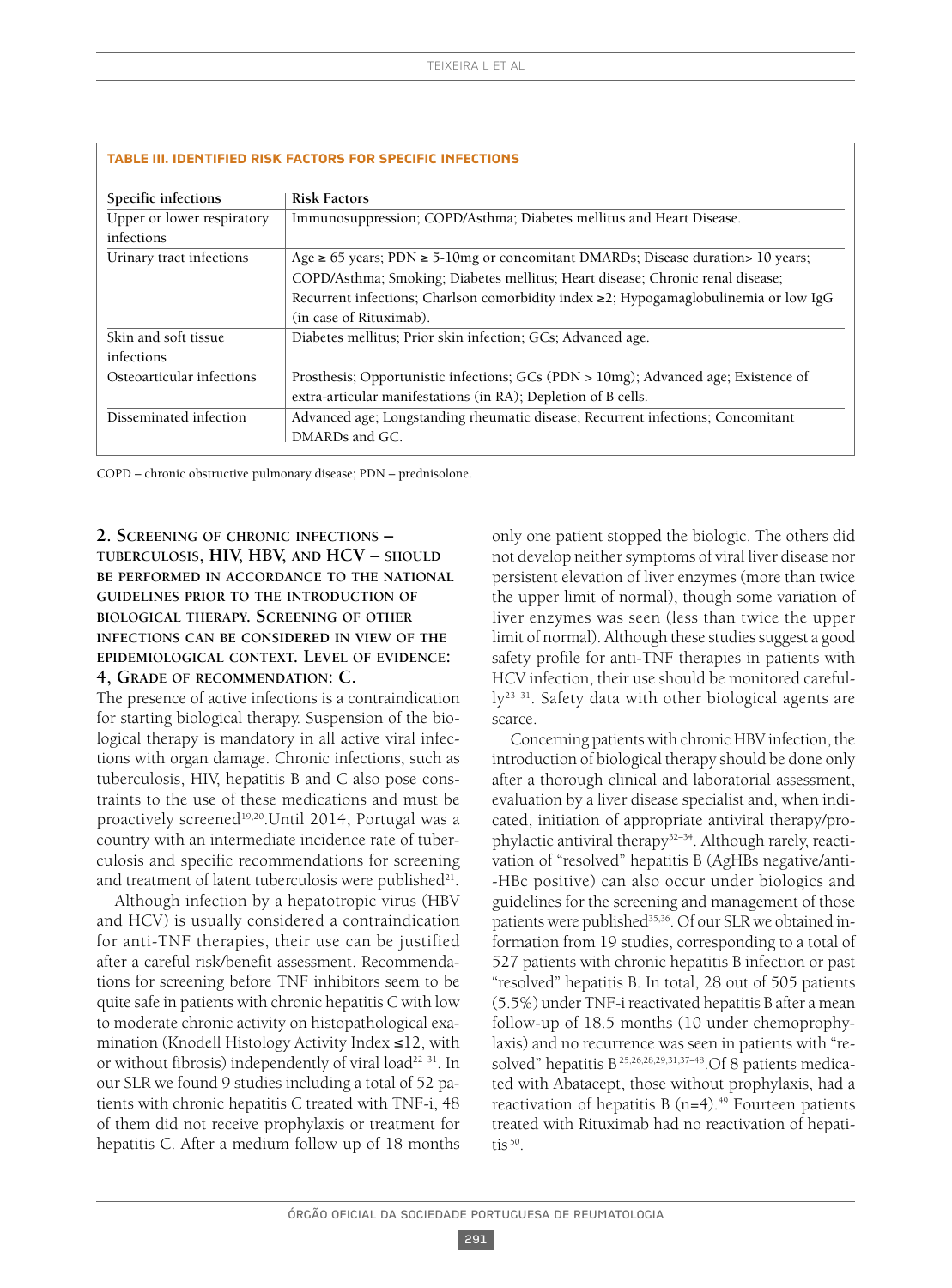# **3. IN THE EVENT OF SUSPECTED ACTIVE INFECTION, THE SEVERITY OF THE SITUATION MUST BE EVALUATED AND POSTPONING THE ADMINISTRATION OF THE BIOLOGIC IS ADVISED. LEVEL OF EVIDENCE: 5, GRADE OF RECOMMENDATION: D.**

There is some evidence that under biological therapy infections may have an atypical presentation and a more severe course 51,52 . In the event of a suspected active infection, a careful clinical evaluation must be done and appropriate additional tests must be carried out in order to clearly identify the type and location of infection. The presence of signs of severe illness such as fever (body temperature >38.3°C) or hypothermia (body temperature <36ºC), hypotension, tachycardia, tachypnea, hypoxemia or abnormal state of consciousness, must be evaluated <sup>52–54</sup>. Although we could not always clearly identify in the literature information regarding the action taken with respect to the administration of biological drug in a patient with suspected infection, the panel considered advisable to postpone the administration of the biologic until the severity of the situation is clarified as well as during antibiotic therapy.

### **4. THERE SHOULD BE A HIGH INDEX OF SUSPICION FOR OPPORTUNISTIC INFECTIONS. LEVEL OF EVIDENCE: 5, GRADE OF RECOMMENDATION: D.**

Opportunistic infectionsshould always be suspected in immunocompromised patients. The epidemiologic context must be taken into account since there is a geographical variability in the incidence of some opportunistic infections such as tuberculosis<sup>55</sup>.

Concerning viral opportunistic infections the SLR depicted 14 studies(population range from 4 to 59066 patients, mostly with RA). The rate of opportunistic infections for each biological agent ranged between 0.2- -6.25% and Herpes Zoster was the main microorganism identified. In 3 studies the biological agent was suspended and in 1 study maintained. Most studies showed a good outcome with the exception of 3 patients under Rituximab and John Cunningham (JC) virus infection, who had a fatal outcome.

The main risk factor identified for viral opportunistic infections was concomitant therapy with GCs in a dosage greater than or equal to 10 mg/day and  $c sDMARDs<sup>39,56–68</sup>$ .

Regarding non-viral opportunistic infections, we retrieved 40 studies with a population range from 2 to 141.134 patients, also mostly with RA. Opportunistic infections were reported in 0.23% of the patients. The most common bacterial agents were nontuberculous

mycobacteria followed by *Mycobacterium tuberculosis,* either pulmonary or extra-pulmonary/disseminated infections. The most common fungal agents were *Pneumocystis jirovecii* and *Candida* spp*.* There were also reports of infection caused by *Listeria* spp, *Leishmania* spp*, Cryptococcus* spp*, Salmonella* spp and *Histoplasma* spp*.* Of the 460 patients with non-viral opportunistic infections, 38 had a fatal outcome 39,57,62,69–96 .

### **5. IDENTIFICATION OF THE CAUSATIVE AGENT IS RECOMMENDED WHENEVER POSSIBLE. LEVEL OF EVIDENCE: 5, LEVEL OF RECOMMENDATION: D.**

A wide variety of microorganisms can cause infections in SIRD patients under biologics. A rapid and accurate diagnosis of infection and identification of the causative microorganism is crucial to ensure effective antimicrobial therapy. Thus, cultures, serological tests or even more invasive diagnostic procedures should be performed before starting empirical treatment, in order to identify the causative agent and its susceptibility  $\rm ^{97}$  . This way, it will be possible to accurately determine the need for specific antimicrobial therapy and treatment duration, to adjust treatment using the narrowest spectrum and shortest duration of therapy, and switch to oral agents as soon as possible<sup>98</sup>.

**6. BIOLOGICAL THERAPY SHOULD BE DISCONTINUED AT LEAST DURING ANTIMICROBIAL THERAPY. LEVEL OF EVIDENCE: 5, LEVEL OF RECOMMENDATION: D.** Most studies did not specify whether biological agent was stopped or not. Nevertheless, the panel concluded that it is reasonable to discontinue the biological agent during the treatment of infections with antimicrobials, specifically in case of moderate to severe, recurrent or opportunistic infections.

# **7. REINTRODUCTION OF BIOLOGICAL THERAPIES AFTER RESOLUTION OF AN INFECTIOUS EPISODE SHOULD BE DECIDED ON A CASE-BY-CASE BASIS, TAKING INTO ACCOUNT THE ACTIVITY OF THE RHEUMATIC DISEASE AND THE RISK OF REINFECTION. LEVEL OF EVIDENCE: 5, LEVEL OF RECOMMENDATION: D.**

After the occurrence of a serious bacterial infection, the biological therapy should not be started until complete clinical resolution. In the absence of signs of infection, the biologic is usually started one week after stopping the anti-infective treatment  $^{19,99}$ . Given the scarcity of data, we cannot recommend the reintroduction of biological therapies after an episode of active tuberculosis. In this case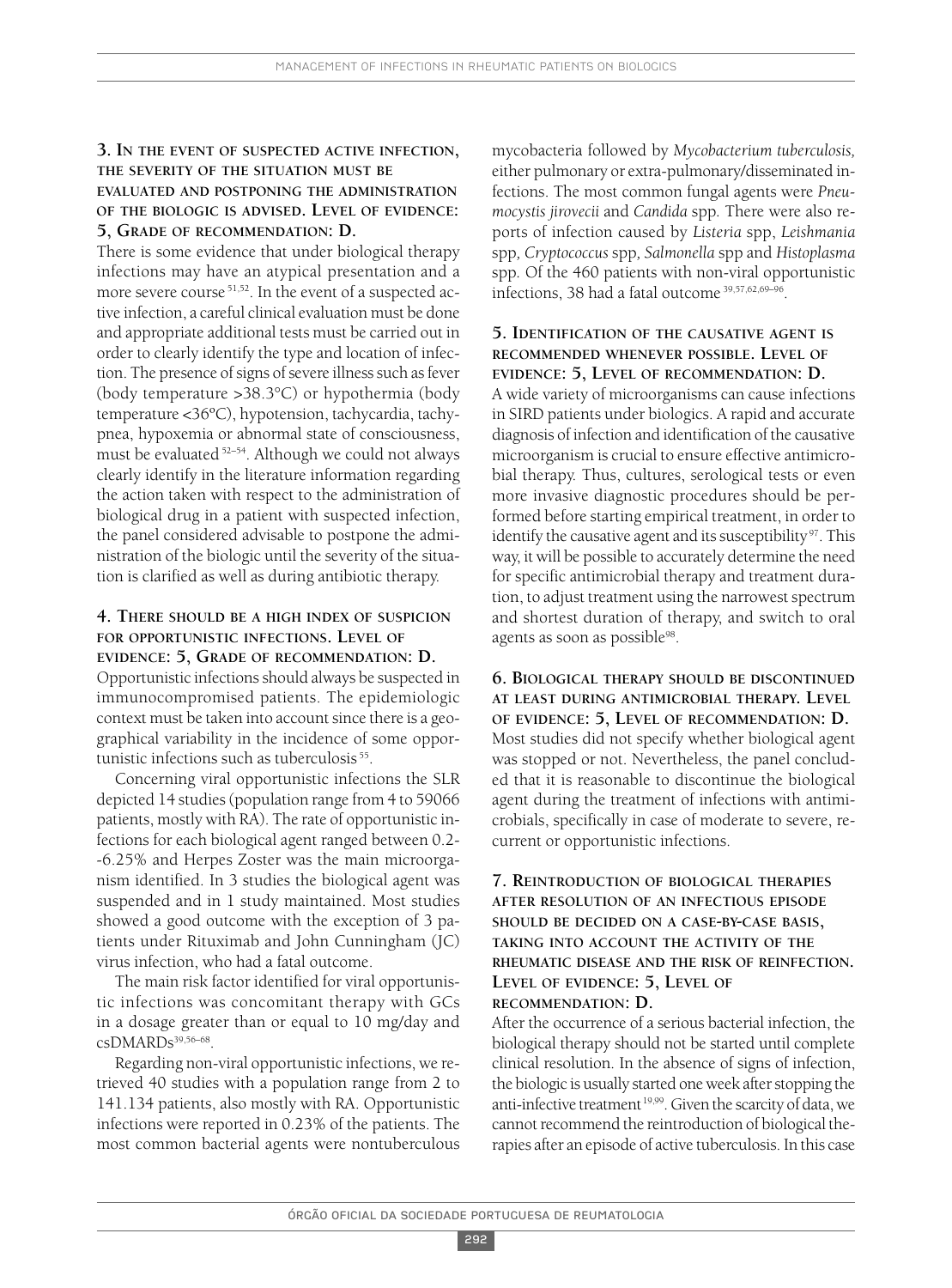reintroduction should be decided on a case-by-case basis and only after the complete normalization of all clinical, radiological and laboratorial signs of active disease. A multidisciplinary approach should be sought.

### **8. PERMANENT DISCONTINUATION OF BIOLOGICAL THERAPY SHOULD BE CONSIDERED IN SEVERE OR RECURRENT INFECTIONS. LEVEL OF EVIDENCE: 5, LEVEL OF RECOMMENDATION: D.**

There is still a lack of evidence in the literature regarding the permanent discontinuation of the biological therapy due to infections. The panel consider that permanent discontinuation should be pondered in all patients with severe or recurrent infections. The individual risk factors for infection such as age and comorbidities, the epidemiologic context, the SIRD and disease activity, as well as concomitant medications(GCs and csDMARDs) should be taken in account.

### **9. THE DIAGNOSTIC/THERAPEUTIC DECISION-MAKING SHOULD BE SHARED WITH THE PATIENT. LEVEL OF EVIDENCE: 5, LEVEL OF RECOMMENDATION: D.**

Shared decision making is an approach where clinicians and patients share the best available evidence when faced with the task of making decisions. Despite the lack of evidence regarding the best management of infections in patients under biological therapy, patients should be encouraged to learn about different treatment options, their benefits and harms, and communicate their preferences. Therefore, shared decision- -making can ensure that the decision taken meets the clinical as well as psychosocial needs of the patient.

### **specIfIc InfectIons**

**1. UPPER AND LOWER RESPIRATORY INFECTIONS. IF NO SIGNS OF SEVERITY CONSIDER SYMPTOMATIC TREATMENT AND/OR EMPIRICAL ORAL ANTIBIOTIC THERAPY AND MONITOR EVOLUTION. IN SEVERE INFECTIONS INTRAVENOUS ANTIBIOTIC THERAPY SHOULD BE PROMPTLY INITIATED AND WHENEVER POSSIBLE GUIDED BY ANTIBIOTIC SUSCEPTIBILITY TESTING. LEVEL OF EVIDENCE: 5, LEVEL OF RECOMMENDATION: D.**

From the data of the SLR performed, we conclude that infections of the upper respiratory tract were the most frequently found in patients treated with biological agents. Of the 95.533 patients under biologics, there were 10.292 (10.77%) cases of respiratory infections, mostly upper respiratory infections occurring in 2896 (3.03%) cases and, more specifically, nasopharyngitis

in 2059 (2.16%) cases. Severe pneumonia was reported less frequently in 863 (0.9%) patients, and in all cases the biological agent was interrupted and patients admitted for intravenous (iv) antibiotic therapy3,8,56,57,61–68,70,72,73,76,78,79,81–84,86,90,96,100–146 .

In patients with upper or lower respiratory tract infections, without signs of severity, either symptomatic treatment or oral antibiotics, depending on the type of infection, are acceptable therapeutic options (Table IV). The choice of the antibiotic should follow the existing standards of antibiotic treatment for different types of infection<sup>117,118,134,147</sup>. These patients need to be monitored tightly and if there is no clinical improvement or if clinical worsening occurs, the patient should be hospitalized and iv broad spectrum antibiotics administered<sup>92,118,134,148</sup>. The administration of the biologic must be postponed at least until the infection is resolved and always during antibiotic therapy, as mentioned before<sup>82,130,147,148</sup>.

# **2. URINARY TRACT INFECTIONS. IF SEVERE, INTRAVENOUS ANTIBIOTICS ARE RECOMMENDED. CONSIDER REPEAT URINE CULTURE PRIOR TO REINTRODUCTION OF THE BIOLOGIC. EVIDENCE IS LACKING REGARDING MANAGEMENT OF ASYMPTOMATIC BACTERIURIA IN RHEUMATIC PATIENTS UNDER BIOLOGICS. LEVEL OF EVIDENCE 5, GRADE OF RECOMMENDATION: D.**

Thirty-seven studies reported urinary tract infections (UTIs) in patients while taking biological treatment. These studies included a total of 59680 patients with identification of 778 UTIs, 41 (5%) of them classified as serious, including 3 urinary sepsis, one fatal. Biological treatment was maintained in 5 studies despite the reported infection. None of the studies addressed the problem of asymptomatic bacteriuria8,57,61–66,81,83,84,90,92,103,110,112,114–116,119,121,123,125,128,129,132,136– 138,140,142,146,149–151 .

The panel considered important the collection of urine culture before initiating antibiotic therapy, while ordering other tests should depend on the clinical manifestations. The choice of the antibiotic should follow the guidelines for the general population (Table IV). None of the studies addressed the problem of asymptomatic bacteriuria, therefore, there is currently no evidence on its best approach.

# **3. GASTROINTESTINAL INFECTIONS. IF SEVERE, ANTIBIOTICS DIRECTED TO THE IDENTIFIED CAUSAL AGENT OR EMPIRICAL BROAD-SPECTRUM ANTIBIOTICS SHOULD BE STARTED. IN THE EVENT**

293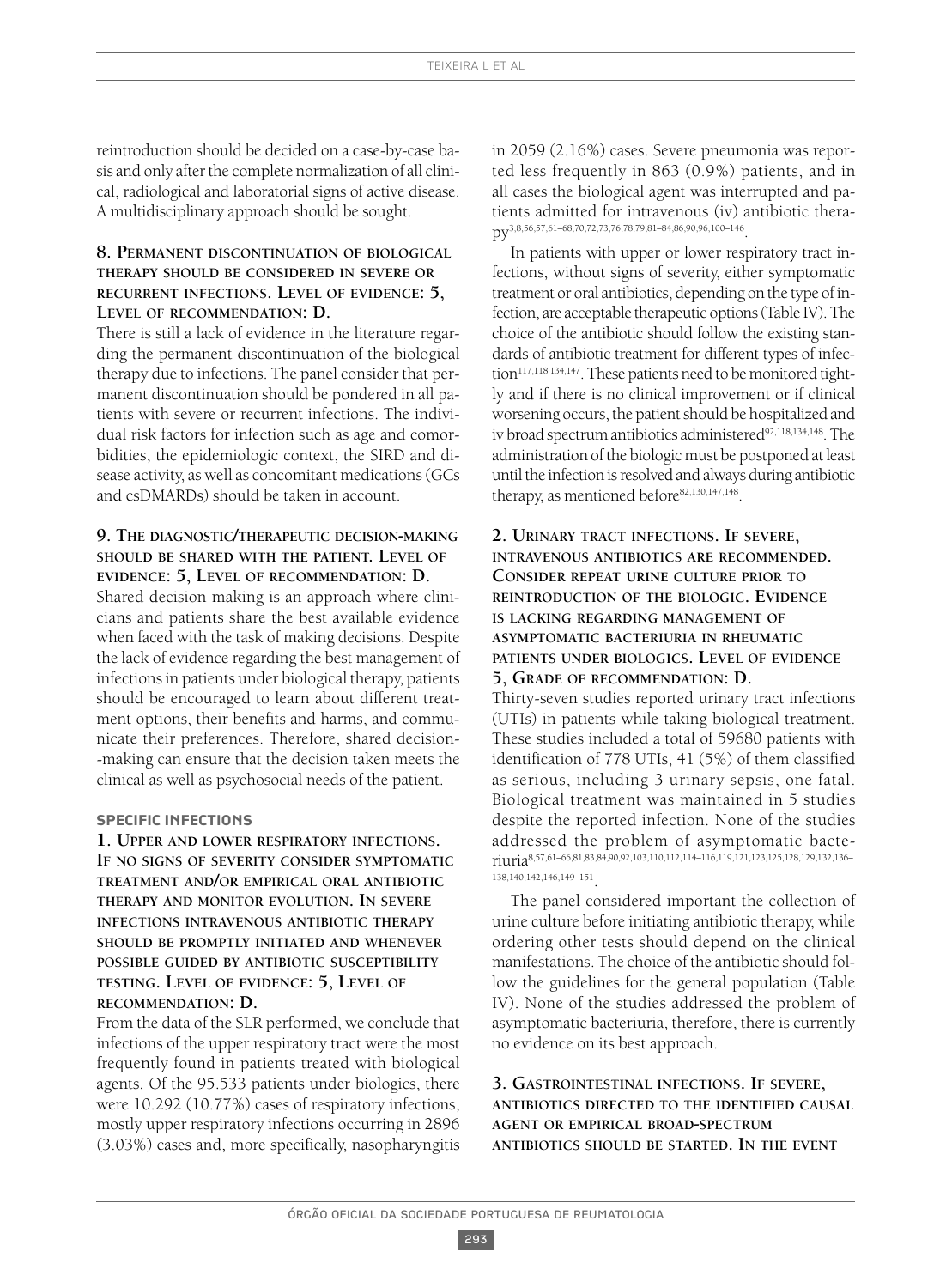|                         | TABLE IV. SUGGESTED EMPIRIC ANTIBIOTIC THERAPY FOR COMMUNITY ACQUIRED INFECTIONS                                               |
|-------------------------|--------------------------------------------------------------------------------------------------------------------------------|
| Upper respiratory tract | Acute bacterial rhinosinusitis <sup>163</sup>                                                                                  |
|                         | FIRST LINE - Amoxicillin with or without Clavulanate, PO, for 5 to 10 days.                                                    |
|                         | ALTERNATIVE (if penicillin allergy) - Doxycycline PO or a respiratory quinolone.                                               |
| Lower respiratory tract | Community-Acquired Pneumonia <sup>164</sup>                                                                                    |
|                         | FIRST LINE - Amoxicillin 1g PO tid plus one of the following:                                                                  |
|                         | Azithromycin 500mg/day PO; Clarithromycin 500mg PO bid or Doxycycline 200mg PO                                                 |
|                         | first dose and then 100mg bid.                                                                                                 |
|                         | ALTERNATIVE <sup>†</sup> - Levofloxacin 500mg PO qd or Moxifloxacin 400 mg PO qd <sup>164</sup>                                |
|                         | DURATION: 7 days.                                                                                                              |
|                         | Community-Acquired Pneumonia requiring hospitalization <sup>o 165</sup>                                                        |
|                         | NON-ICU PATIENTS <sup>H</sup> - Aminopenicillin ± Macrolide or Aminopenicillin/b-lactamase inhibitor                           |
|                         | ± Macrolide or Non-antipseudomonal cephalosporin or Cefotaxime/Ceftriaxone ±                                                   |
|                         | Macrolide; Levofloxacin/Moxifloxacin or Penicillin G ± macrolide.                                                              |
|                         | DURATION: 8 days.                                                                                                              |
| Urinary tract           | Acute uncomplicated cystitis <sup>166-168</sup>                                                                                |
|                         | FIRST LINE <sup>°</sup> - Fosfomycin trometamol 3g PO single dose; Nitrofurantoin macrocrystal                                 |
|                         | 100 mg PO qid for 5-7 days; Amoxicillin/Clavulanate 500/125mg PO tid for 5-7 days;                                             |
|                         | TMP-SMX <sup>0</sup> 160/800 mg PO bid 3 days.                                                                                 |
|                         | ALTERNATIVE - Ciprofloxacin 250 mg PO bid 3 days; Levofloxacin 250 mg PO qid 3 days;                                           |
|                         | Ofloxacin 200 mg PO bid 3 days; Cephalosporin (e.g. cefuroxime) 500 mg PO bid 3 days.                                          |
|                         | If failure of empirical therapy after 1-3 days or in severe conditions, use: Fluoroquinolone                                   |
|                         | (if not used initially); Cephalosporin (3 <sup>rd</sup> generation) or Carbapenem ± Aminoglycoside. <sup>166</sup>             |
|                         | Mild and moderate uncomplicated pyelonephritis <sup>167,168</sup>                                                              |
|                         | Ceftriaxone 1g im or iv single dose followed by Cefuroxime 500mg PO bid, 7-14 days;                                            |
|                         | Levofloxacin 750 mg PO qid 5 days.                                                                                             |
|                         | DURATION: 1-2 weeks.                                                                                                           |
|                         | Severe acute pyelonephritis (complicated with sepsis) <sup>168</sup>                                                           |
|                         | FIRST LINE - Ceftriaxone 2g iv qd. Duration - to decide in hospital.                                                           |
|                         | ALTERNATIVE - Gentamicin 5mg/Kg/day iv followed by therapeutic adjusted to the                                                 |
| Gastrointestinal        | susceptibility tests. Duration - to decide in hospital.<br>Extra-biliary complicated intra-abdominal infections <sup>152</sup> |
|                         | - Mild-to-moderate severity <sup>+</sup>                                                                                       |
|                         | FIRST LINE - Cefoxitin 2g iv qid, Ertapenem 1g iv qd, Moxifloxacin 400mg iv qd.                                                |
|                         | ALTERNATIVE - Metronidazole 500mg iv every 8-12 h or 1500mg iv every qd + Cefazolin                                            |
|                         | 1-2g iv tid, Cefuroxime 1.5g iv tid, Ceftriaxone 1-2g iv every 12-24 h, Cefotaxime 1-2g iv                                     |
|                         | every 6-8 h, Ciprofloxacin 400mg iv bid or Levofloxacin 750mg iv qd.                                                           |
|                         | High risk or severity <sup>¢</sup>                                                                                             |
|                         | FIRST LINE - Imipenem-cilastatin 500mg iv qid or 1g tid, Meropenem 1g iv tid or                                                |
|                         | Piperacillin-tazobactam 4.5 g iv qid.                                                                                          |
|                         | ALTERNATIVE - Metronidazole 500 mg every 8-12h or 1500mg qd + Cefepime 2g every                                                |
|                         | 8-12h, Ceftazidime 2g tid, Ciprofloxacin 400 mg bid or Levofloxacin 750 mg qd.                                                 |
|                         | Biliary Infections <sup>152</sup>                                                                                              |
|                         | Metronidazole 500mg iv qid or 1g iv tid + Meropenem 1g iv tid or Piperacillin-tazobactam 4.5g                                  |
|                         | iv tid, Cefepime 2g iv every 8-12h, Ciprofloxacin 400mg iv bid or Levofloxacin 750mg iv qd.                                    |
|                         | Infectious diarrhea <sup>169</sup>                                                                                             |
|                         | Campylobacter spp. - Azithromycin 500mg PO daily, 1-3days.                                                                     |
|                         | Escherichia coli (enterotoxigenic, enteropathogenic, enteroinvasive) or empiric therapy of                                     |
|                         | traveler's diarrhea - Ciprofloxacin 500mg PO bid, 1-3days.                                                                     |
|                         | continues on the next page                                                                                                     |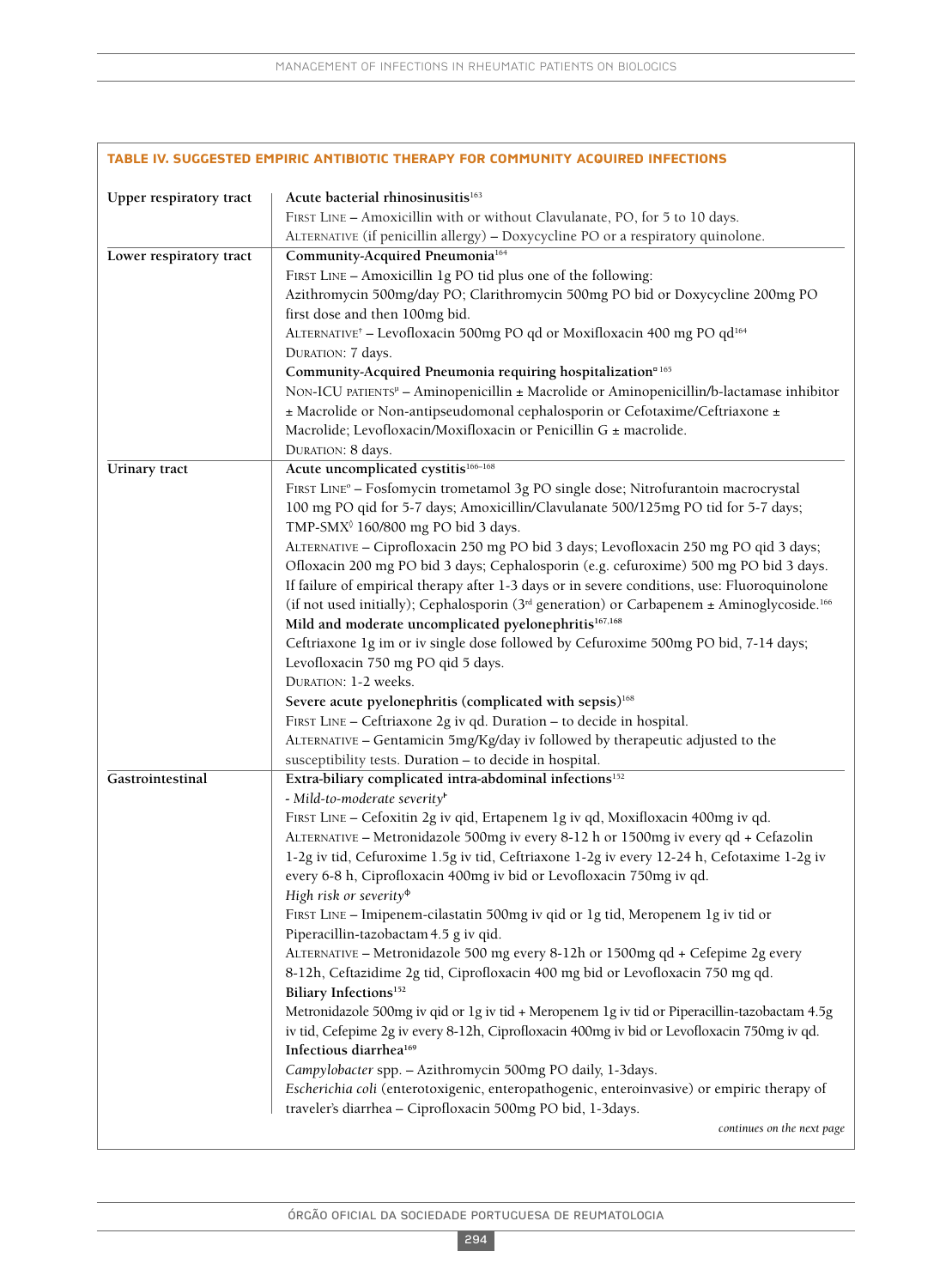| <b>TABLE IV. CONTINUATION</b> |                                                                                                                                                                                                                                                                                                                                                                                                                                                                                                                                                                                                                                                                                                                                                                                                                                                                                                                                                                                                                                                                                                                                                                                     |
|-------------------------------|-------------------------------------------------------------------------------------------------------------------------------------------------------------------------------------------------------------------------------------------------------------------------------------------------------------------------------------------------------------------------------------------------------------------------------------------------------------------------------------------------------------------------------------------------------------------------------------------------------------------------------------------------------------------------------------------------------------------------------------------------------------------------------------------------------------------------------------------------------------------------------------------------------------------------------------------------------------------------------------------------------------------------------------------------------------------------------------------------------------------------------------------------------------------------------------|
|                               | Non-typhoid Salmonella spp. - Ciprofloxacin 500mg PO bid, TMP-SMX 160/800 PO bid or<br>Ceftriaxone 1g iv daily, 14 days.<br>Shigella spp. - Ciprofloxacin 500mg PO bid or TMP-SMX 160/800 PO bid, 7 days.<br>Vibrio parahaemolyticus (if severe illness) - Ciprofloxacin 500mg PO bid, 3 days.<br>Yersinia spp. - Ciprofloxacin 500mg PO bid, TMP-SMX 160/800 PO bid or Doxycycline<br>100mg bid, 3 days.                                                                                                                                                                                                                                                                                                                                                                                                                                                                                                                                                                                                                                                                                                                                                                           |
| Skin and soft tissues         | Nonpurulent <sup>b</sup> - Erysipelas/Cellulitis/Necrotizing infection <sup>169,170</sup><br>- Mild<br>Amoxicillin/Clavulanate 875/125mg PO bid, Cephalosporin (1st or 2 <sup>nd</sup> generation),<br>Flucloxacillin 500-1000 mg PO tid or Clindamycin 300mg PO qid.<br>DURATION: 5 days.<br>- Moderate<br>Penicillin 2-4 million iv units every 4-6h, Cefazolin 1g iv tid or Clindamycin 600mg iv tid.<br>DURATION: 5-7 days.<br>- Severe<br>Emergency surgical inspection/debridement and Vancomycin 15-20 mg/kg iv every<br>8-12h + Piperacillin-tazobactam 4.5g qid.<br>DURATION: 5-7 days.<br>Purulent <sup>c</sup> - Furuncle/Carbuncle/Abscess <sup>169,170</sup><br>- Mild<br>Incision and drainage.<br>- Moderate                                                                                                                                                                                                                                                                                                                                                                                                                                                         |
|                               | Incision and drainage. TMP-SMX 160/800mg PO bid or Doxycycline 100mg PO bid.<br>DURATION: 5-7 days.<br>- Severe<br>Incision and drainage. Vancomycin 15-20mg/kg iv every 8-12h, Daptomycin, or Linezolid.<br>DURATION: 5-7 days.                                                                                                                                                                                                                                                                                                                                                                                                                                                                                                                                                                                                                                                                                                                                                                                                                                                                                                                                                    |
| Bone and joints               | Septic arthritis <sup>171,172</sup><br>- No risk factors for atypical organisms<br>FIRST LINE - Flucloxacillin 2g iv tid, and/or Gentamicin iv.<br>ALTERNATIVE - Clindamycin 450-600mg tid iv or Cephalosporin (2 <sup>nd</sup> or 3 <sup>rd</sup> generation) iv.<br>DURATION: 2-4 weeks.<br>- High risk of Gram-negative sepsis <sup>d</sup><br>Cefuroxime 1.5g tid iv or ceftriaxone 1-2g bid iv + Flucloxacillin 2g tid iv.<br>DURATION: 2-4 weeks.<br>- MRSA risk <sup>e</sup><br>Vancomycin 1g bid iv + Cephalosporin ( $2nd$ or $3rd$ generation) iv.<br>- Suspected gonococcus or meningococcus<br>Ceftriaxone 1g iv qd (or similar dependent on local policy or resistance).<br>DURATION: 2-4 weeks.<br>Infection of articular prosthesis <sup>171,173</sup><br>Orthopedics referral -> decision regarding retention or removal strategy.<br>Pathogen-specific iv antibiotic therapy (2 to 6 weeks) followed by oral therapy (3-6 months).<br>Bacterial Osteomyelitis <sup>169,174</sup><br>- Vertebral osteomyelitis<br>FIRST LINE - Vancomycin (loading dose 20-25mg/Kg, followed by 15-20mg/Kg every<br>8h-12h) iv or Cefepime 2g iv tid.<br>continues on the next page |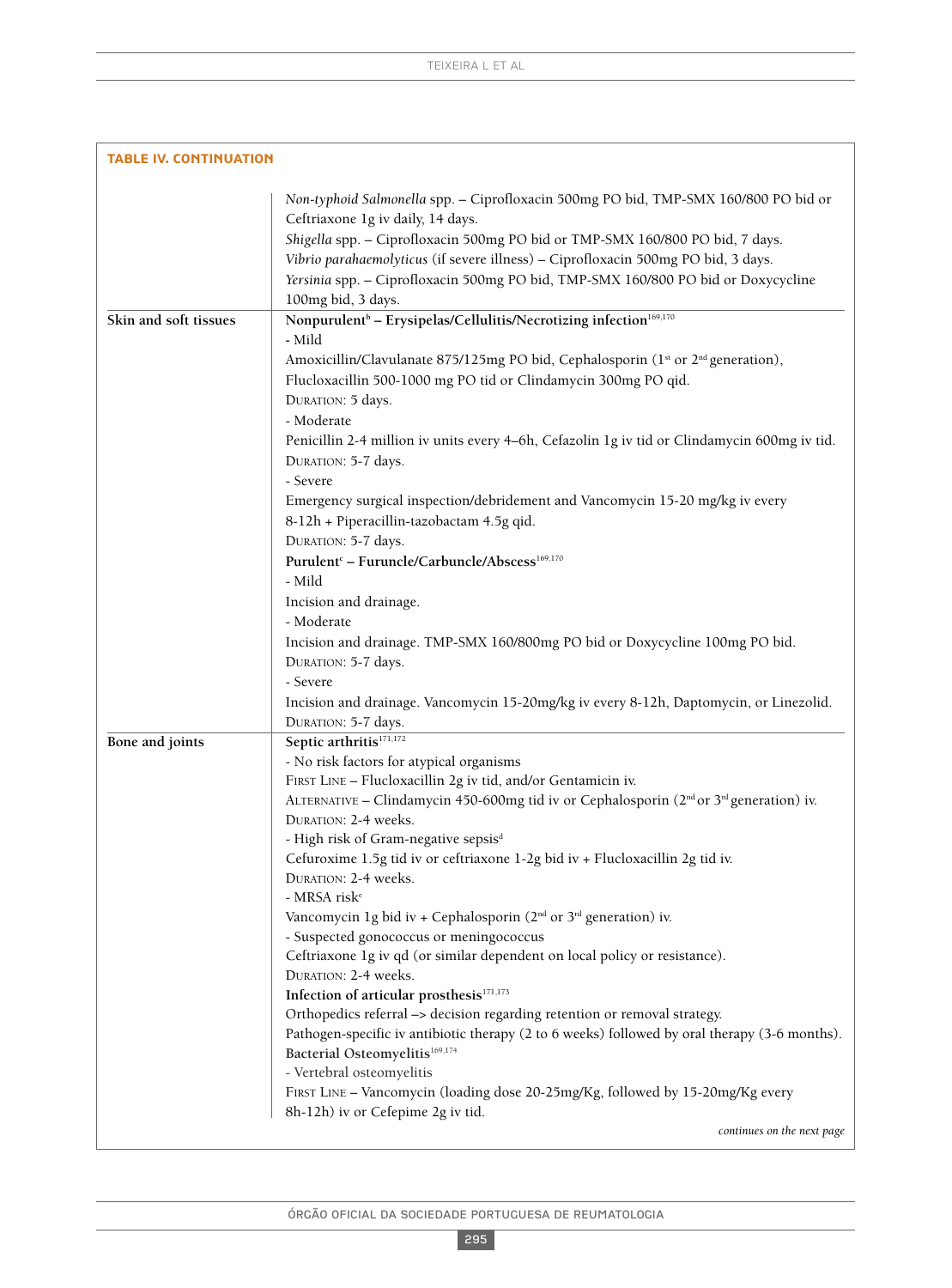| <b>TABLE IV. CONTINUATION</b> |                                                                                                                                                                                                                                                                                                                                                                       |
|-------------------------------|-----------------------------------------------------------------------------------------------------------------------------------------------------------------------------------------------------------------------------------------------------------------------------------------------------------------------------------------------------------------------|
|                               | ALTERNATIVE – Vancomycin (loading dose 20-25mg/Kg, followed by 15-20mg/Kg every<br>8h-12h) iv and/or Ciprofloxacin 400mg iv tid.<br><b>DURATION: 4-8 weeks.</b><br>- Non vertebral bacterial Osteomyelitis<br>Clindamycin, Rifampicin, Trimethoprim-sulfamethoxazole, Fluoroquinolones, Linezolid or<br>Vancomycin iv.<br><b>DURATION: 4-8 weeks.</b><br>Disseminated |
| Sepsis with no clear          | FIRST LINE - Piperacillin-tazobactam 4.5g iv tid or Cefepime 2g iv tid $\pm$ Vancomycin                                                                                                                                                                                                                                                                               |
| source <sup>169</sup>         | (loading dose 20-25mg/Kg, followed by 15-20mg/Kg every 8h-12h) iv $\pm$ Gentamicin 3mg/kg<br>iv qd or 1g/Kg iv tid.                                                                                                                                                                                                                                                   |
|                               | ALTERNATIVE – Aztreonam 2g iv tid or Ciprofloxacin 400mg iv tid + Vancomycin (loading                                                                                                                                                                                                                                                                                 |
|                               | dose 20-25mg/Kg, followed by 15-20mg/Kg every 8h-12h) iv + Gentamicin 3mg/kg iv qd or                                                                                                                                                                                                                                                                                 |
|                               | lg/Kg iv tid.                                                                                                                                                                                                                                                                                                                                                         |
|                               | Severe infections + respiratory failure <sup>54</sup>                                                                                                                                                                                                                                                                                                                 |
|                               | Extended spectrum beta-lactam + aminoglycoside or a fluoroquinolones.                                                                                                                                                                                                                                                                                                 |
|                               | Suspected intra-abdominal sepsis <sup>169</sup>                                                                                                                                                                                                                                                                                                                       |
|                               | Meropenem 1g iv tid ± Vancomycin (loading dose 20-25mg/Kg, followed by 15-20mg/Kg<br>every 8h-12h) iv $\pm$ Gentamicin 3mg/kg iv id or 1g/Kg tid.                                                                                                                                                                                                                     |

#### Adapted from<sup>161-173</sup>

† If intolerance to first line medications. ¤ In patients meeting a CRB-65 of one or more (except age ‡65 as the only criterion met),

hospitalization should be seriously considered. <sup>µ</sup> Patients without findings reflecting acute respiratory failure, severe sepsis or septic shock and radiographic extension of infiltrates, as well as severely decompensated comorbidities, should prompt consideration of admission to the ICU or an intermediate care unit. **○** In men a treatment duration of at least 7 days is recommended, preferably with TMP-SMX or a fluoroquinolone if in accordance with the susceptibility testing. <sup>§</sup> If local resistance pattern is known (E. coli resistance < 20%). *Perforated or abscessed appendicitis* and other infections of mild-to-moderate severity. <sup>Φ</sup>Severe physiologic disturbance, advanced age, or immunocompromised state. <sup>b</sup> Nonpurulent SSTIs. Mild infection: typical cellulitis/erysipelas with no focus of purulence. Moderate infection: typical cellulitis/erysipelas with systemic signs of infection. Severe infection: patients who have failed oral antibiotic treatment or those with systemic signs of infection (as defined above under purulent infection), or those who are immunocompromised, orthoses with clinical signs of deeper infection such as bullae, skins sloughing, hypotension or evidence of organ dysfunction. Purulent skin and soft tissue infections (SSTIs). Mild infection: for purulent SSTI, incision and drainage is indicated. Moderate infection: patients with purulent infection with systemic signs of infection. Severe infection: patients who have failed incision and drainage plus oral antibiotics; orthoses with systemic signs of infection such as temperature >38°C, tachycardia (heart rate >90 beats per minute), tachypnea (respiratory rate >24 breaths per minute) or abnormal white blood cell count (<12000 or <400 cells/µL), or immunocompromised patients. d Elderly, frail, recurrent UTI, and recent abdominal surgery. e Known MRSA, recent inpatient, nursing home resident, leg ulcers or catheters, or other risk factors determined locally.

ICU – Intensive Care Unit; TMP – trimethoprim; SMX – sulfamethoxazole; qd - once daily; bid – twice a day; tid – three times a day; qid – four times a day.

# **OF ELEVATED TRANSAMINASES OF UNKNOWN AETIOLOGY VIRAL HEPATITIS SCREENING SHOULD BE REPEATED. IN PRESENCE OF ACTIVE VIRAL HEPATITIS BIOLOGICAL THERAPY SHOULD BE DISCONTINUED UNTIL FULL EVALUATION. LEVEL OF EVIDENCE 5, GRADE OF RECOMMENDATION: D.**

Data regarding gastrointestinal infectious complications are scarce. The SLR retrieve 21 articles, including 27849 patients and a total of 229 (0.82%) cases with severe gastrointestinal infections events identified, but none was fatal. Those infections manifested as gastroenteritis, colitis, diverticulitis, abdominal abscesses, appendicitis, and cholangitis. Nevertheless, no evidence is available regarding the best treatment of abdominal infections in patients treated with biologics<sup>3,62,63,81,92,93,102,110,115,119,121,125,126,128,132,136,139,140,146,149</sup>.

According to the expert panel, empiric antimicrobial therapy should be initiated once the patient receives a diagnosis of an intra-abdominal infection (except non-severe gastroenteritis) (Table IV). Regarding patients with septic shock, antibiotics should be administered as soon as possible, given the poor prognosis associated with delayed antimicrobial therapy. 152

In the event of a newly diagnosed hepatotropic infection during biological treatment, viral replication should be accessed and it is advised to consult a hepatic diseases specialist. Biologic treatment should be stopped and, if indicated, antiviral therapy should be started.

296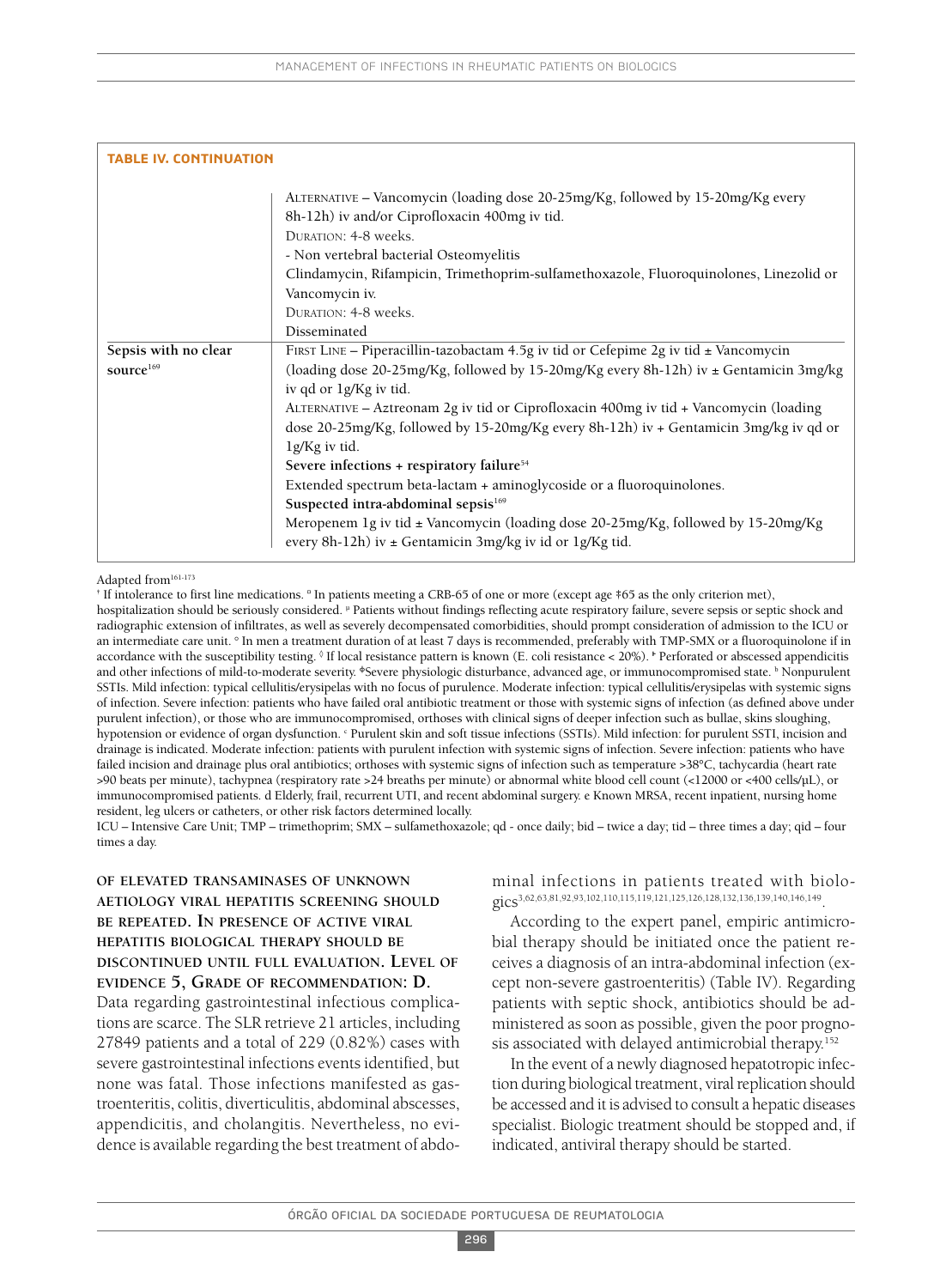# **4. SKIN AND SOFT TISSUE INFECTIONS. ORAL OR INTRAVENOUS EMPIRICAL ANTIBIOTICS SHOULD BE INITIATED ACCORDING TO THE SEVERITY, WITH FURTHER ADJUSTMENT GUIDED BY SUSCEPTIBILITY TESTS. LEVEL OF EVIDENCE: 4, GRADE OF RECOMMENDATION: C.**

From a total of 53799 patients under biologic therapy reported in 33 studies included in this review, 707 (1.31%) developed skin or soft tissue infections (SSTI) after a medium exposure of 10.8 months. Only 156 (0.28%) patients had severe complications. Biologics were stopped in 2 (0.004%) cases. Overall, the use of TNF-i in RA was not associated with increased risk of severe SSTI. However, patients with diabetes mellitus and those with a history of prior skin infection were significantly more likely to develop severe SSTI (Table III). There was also a small but significant risk of SSTI associated with concomitant use of corticosteroids and advanced age at the start of the TNF-i 3,39,62,65,70–73,76,81,83,93,96, 102,104,108,110,112,114,115,119,121,125,127,128,131,132,135,141,143,144,146,149,150,153–157 .

The panel suggest that biological therapy should be initiated with caution, after discussing the relative risks and benefits, in cases of chronic (example: chronic infected leg ulcers) and recurrent skin and soft tissue infections<sup>158</sup>.

**5. OSTEOARTICULAR INFECTIONS. INTRAVENOUS BROAD-SPECTRUM EMPIRICAL ANTIBIOTHERAPY MUST BE PROMPTLY STARTED WITH SUBSEQUENT ADJUSTMENT ACCORDING TO ANTIBIOTIC SUSCEPTIBILITY TESTING. OPPORTUNISTIC INFECTIONS AND ASSOCIATED OSTEOMYELITIS HAVE TO BE CONSIDERED IN THE EVALUATION OF JOINT INFECTIONS. ASSESSMENT BY AN ORTHOPAEDIC SURGEON IS RECOMMENDED, PARTICULARLY IN PATIENTS WITH OSTEOMYELITIS OR JOINT PROSTHESIS. LEVEL OF EVIDENCE 2B, GRADE OF RECOMMENDATION: B.**

Osteoarticular infections are always severe and require prolonged hospitalization. In our SLR, 579 severe osteoarticular infections occurred in a total of 11232 patients under biologics (5.1%), in some cases with isolation of opportunistic agents. The most frequent specific risk factors were joint prosthesis, therapy with GCs (prednisolone more than 10 mg), opportunistic infections, advanced age, existence of extra-articular manifestations (in RA), depletion of B cells, so in the evaluation of joint infections, these specific risks (Table III) 3,68,76,81,87,93,106,115,119,125,141,145,149,159–162 . Assessment by an orthopaedic surgeon should be requested, namely when concomitant osteomyelitis is suspected or infection of a prosthetic joint isinvolved. Intravenous broad- -spectrum empirical antibiotherapy should be promptly started and subsequently adjusted according to the antimicrobial susceptibility testing (Table IV). After complete resolution of infection, the reintroduction of the biological must be weighted based on the activity of rheumatic disease and the risk of reinfection.

**6. DISSEMINATED INFECTION. EPIDEMIOLOGICAL CONTEXT SHOULD GUIDE DIAGNOSTIC STUDIES. IMMUNOSUPPRESSIVE TREATMENT MUST BE STOPPED AND BROAD-SPECTRUM EMPIRICAL ANTIBIOTHERAPY INTRODUCED IMMEDIATELY. IN THE ABSENCE OF CLINICAL RESPONSE AFTER 48-72 HOURS, CONSIDER LESS COMMON AGENTS SUCH AS FUNGI, VIRUSES, PARASITES AND MYCOBACTERIA. LEVEL OF EVIDENCE: 4, GRADE OF RECOMMENDATION: C.** Disseminated infection meansthe involvement of multiple organs by the same pathogen. In patients under biological therapy, disseminated infections are severe and often caused by opportunistic agents<sup>68,73,108,124,154,159</sup>. In our SLR, 23 out of 3668 patients under biologics (0.6%), developed a disseminated infection, with the highest risk between 8- 36 months after initiating biologics and in patients with advance age, long-standing rheumatic disease, history of recurrent infections, comorbidities, treated with concomitant csDMARDs and GCs (Table III)<sup>68,73,108,154,159,160</sup>. The epidemiological context should guide the diagnostic tests. These studies should include the collection of biological products for cultural examination, histology and serology<sup>73,159,160</sup>. Immunosuppressive treatment must be stopped and broad-spectrum empirical antibiotherapy introduced immediately (Table IV). In the absence of clinical response after 48-72 hours, consider less common agents such as fungi, viruses, parasites and mycobacteria68,73,108,124,154,159 . After complete resolution of infection, reintroduction of biologic must be weighted based on the activity of rheumatic disease and risk of reinfection<sup> $108,160$ </sup>.

### **dIscussIon**

Although infections occur frequently and may be severe in patients under biological therapies, the best management remains mostly empirical. After an extensive literature review, we did not retrieve necessary information about the best management of infections in pa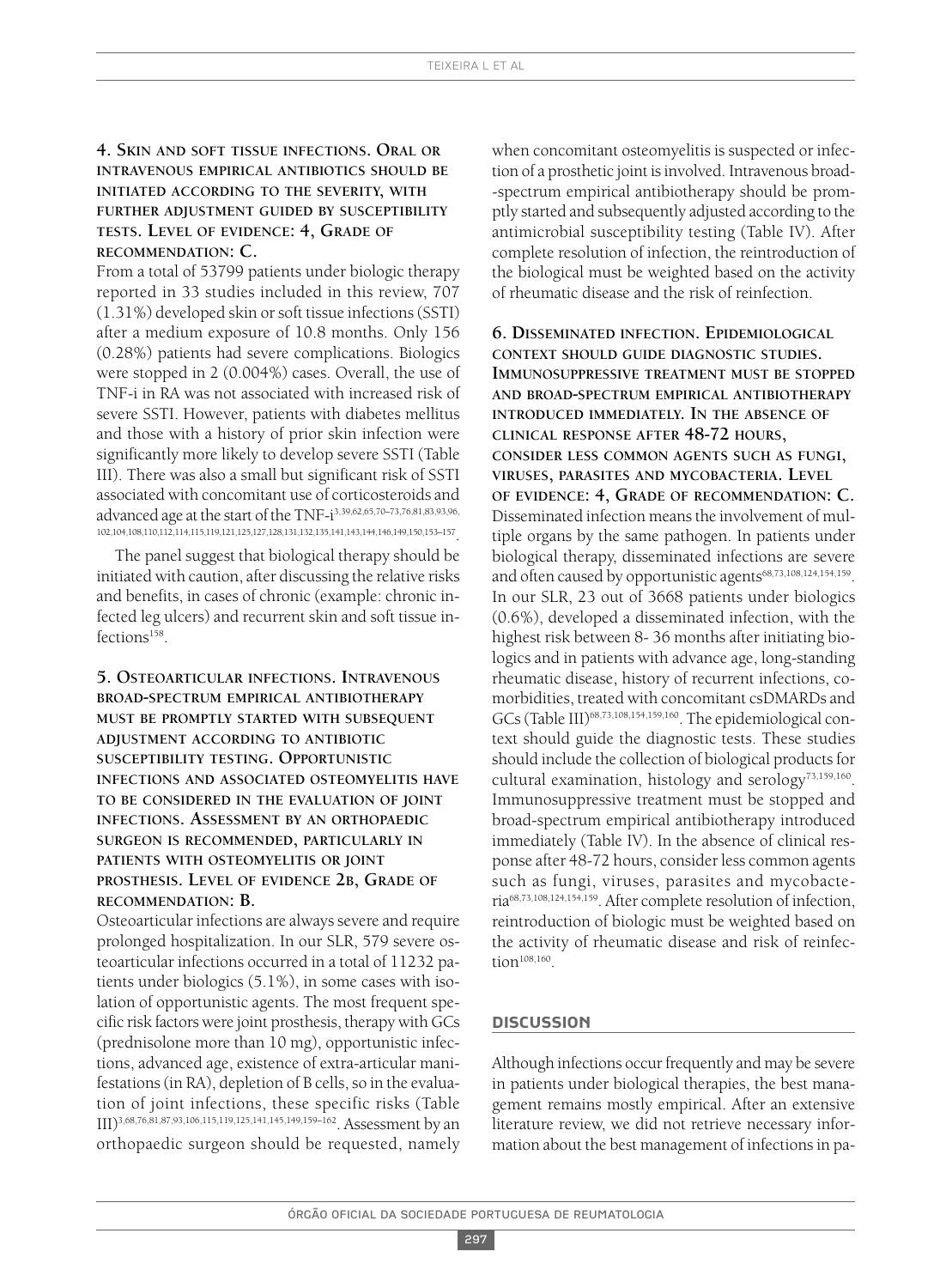tients under biologics. There is no sufficient data on the clinical presentation or the laboratorial features of the infectious disease, the treatment, discontinuation of the biologic and other anti-rheumatic medications and their reintroduction. Given the scarcity of data from the literature, most of the recommendations are primarily based on expert opinion.

### **conclusIons**

These fifteen recommendations, integrating an extensive literature review and the opinion of clinical experts, were issued to help the clinical decision.

There is a scarcity of evidence concerning the best management of infections in patients treated with biologics. Most RCTslack information on the management of infectious complications arising during treatment with biologics. Registries can provide useful information to fill this gap. As more information becomes available, these recommendations will be updated.

For divulgation purposes, the current paper will be published in a MEDLINE-indexed journal and freely available online at the website of the Portuguese Society of Rheumatology. All members of the Society will be notified by email and/or newsletter after publication.

#### **correspondence to**

Lídia Carina Lopes Teixeira Rheumatology Department, Hospital Garcia de Orta, Almada, Portugal E-mail: lidialteixeira@gmail.com

#### **references**

- 1. Thomas E, Symmons DP, Brewster DH, Black RJ, Macfarlane GJ. National study of cause-specific mortality in rheumatoid arthritis, juvenile chronic arthritis, and other rheumatic conditions: A 20 year followup study. J Rheumatol. 2003;30:958- -965.
- 2. Kang I, Park SH. Infectious complications in SLE after immunosuppressive therapies. Curr Opin Rheumatol. 2003;15:528- 534. doi:10.1097/00132980-200312000-00015.
- 3. Curtis JR, Patkar N, Xie A, et al. Risk of serious bacterial infections among rheumatoid arthritis patients exposed to tumor necrosisfactor alpha antagonists. Arthritis Rheum. 2007;56:1125- -1133. doi:10.1002/art.22504.
- 4. Ranjan P, Chakrawarty A, Kumari A, Kumar J. Immunization in Patients with Rheumatic Diseases: A Practical Guide for General Practitioners. J Clin Diagnostic Res. 2015;9:OE01-OE04.
- 5. Curtis JR, Xi J, Patkar N, Xie A, Saag KG, Martin C. Drug-specific and time-dependent risks of bacterial infection among patients with rheumatoid arthritis who were exposed to tumor necrosisfactor alpha antagonists. Arthritis Rheum. 2007;56:4226- 4227. doi:10.1002/art.23050.
- 6. Ramiro S, Gaujoux-Viala C, Nam JL, et al. Safety of synthetic and biological DMARDs: a systematic literature review informing the 2013 update of the EULAR recommendations for management of rheumatoid arthritis. Ann Rheum Dis. 2014;73:529- -535. doi:10.1136/annrheumdis-2013-204575.
- 7. Galloway JB, Hyrich KL, Mercer LK, et al. Anti-TNF therapy is associated with an increased risk of serious infections in patients with rheumatoid arthritis especially in the first 6 months of treatment: updated results from the British Society for Rheumatology Biologics Register with special emph. Rheumatology (Oxford). 2011;50:124-131. doi:10.1093/rheumatology/keq242.
- 8. Gómez-Reino JJ, Carmona L, Valverde VR, Mola EM, Montero MD. Treatment of rheumatoid arthritis with tumor necrosis factor inhibitors may predispose to significant increase in tuberculosis risk: a multicenter active-surveillance report. Arthritis Rheum. 2003;48:2122-2127. doi:10.1002/art.11137.
- 9. Che H, Lukas C, Morel J, Combe B. Risk of herpes/herpes zoster during anti-tumor necrosis factor therapy in patients with rheumatoid arthritis. Systematic review and meta-analysis. Joint Bone Spine. 2014;81:215-221. doi:10.1016/j.jbspin.2013.07.009.
- 10. Glück T, Müller-Ladner U. Vaccination in patients with chronic rheumatic or autoimmune diseases. Clin Infect Dis. 2008;46:1459-1465. doi:10.1086/587063.
- 11. Doran MF, Crowson CS, Pond GR, O'Fallon WM, Gabriel S. Frequency of infection in patients with rheumatoid arthritis compared with controls: a population-based study. Arthritis Rheum. 2002;46:2287-2293.
- 12. Doran MF, Crowson CS, Pond GR, O'Fallon WM, Gabriel SE. Predictors of infection in rheumatoid arthritis. Arthritis Rheum. 2002;46:2294-2300. doi:10.1002/art.10529.
- 13. Cordeiro I, Ac D, Jf F, et al. Recommendations for Vaccination in Adult Patients with Systemic Inflammatory Rheumatic Diseases from the Portuguese Society of Rheumatology. :1-20.
- 14. Widdifield J, Bernatsky S, Paterson JM, et al. Serious infections in a population-based cohort of 86,039 seniors with rheumatoid arthritis. Arthritis Care Res. 2013;65:353-361. doi:10.1002 /acr.21812.
- 15. Santiago T, Jacobs JW, Saag KG, Buttgereit F, Pereira da Silva JA. Balancing the benefits and risks of low-dose glucocorticoid in rheumatoid arthritis. Acta Reumatol Port. 2015;2015:10-22.
- 16. Strangfeld A, Eveslage M, Schneider M, et al. Treatment benefit or survival of the fittest: what drives the time-dependent decrease in serious infection rates under TNF inhibition and what does this imply for the individual patient? Ann Rheum Dis. 2011;70:1914-1920. doi:10.1136/ard.2011.151043.
- 17. Solomon DH, Lunt M, Schneeweiss S. The risk of infection associated with tumor necrosis factor alpha antagonists: making sense of epidemiologic evidence. Arthritis Rheum. 2008;58:919-928. doi:10.1002/art.23396.
- 18. Beukelman T, Xie F, Chen L, et al. Rates of hospitalized bacterial infection associated with juvenile idiopathic arthritis and its treatment. Arthritis Rheum. 2012;64:2773-2780. doi:10. 1002/art.34458; 10.1002/art.34458.
- 19. Fonseca JE, Bernardes M, Canhão H, et al. Portuguese guidelines for the use of biological agents in rheumatoid arthritis - October 2011 update. Acta Reumatol Port. 2011;36:385—388. http://europepmc.org/abstract/MED/22472929.
- 20. Mourão AF, Fonseca JE, Canhão H, et al. Guia prático de utilização de terapêuticas biotecnológicas na artrite reumatóide-actualização de dezembro 2011. Acta Reumatol Port. 2011;36: 389-395.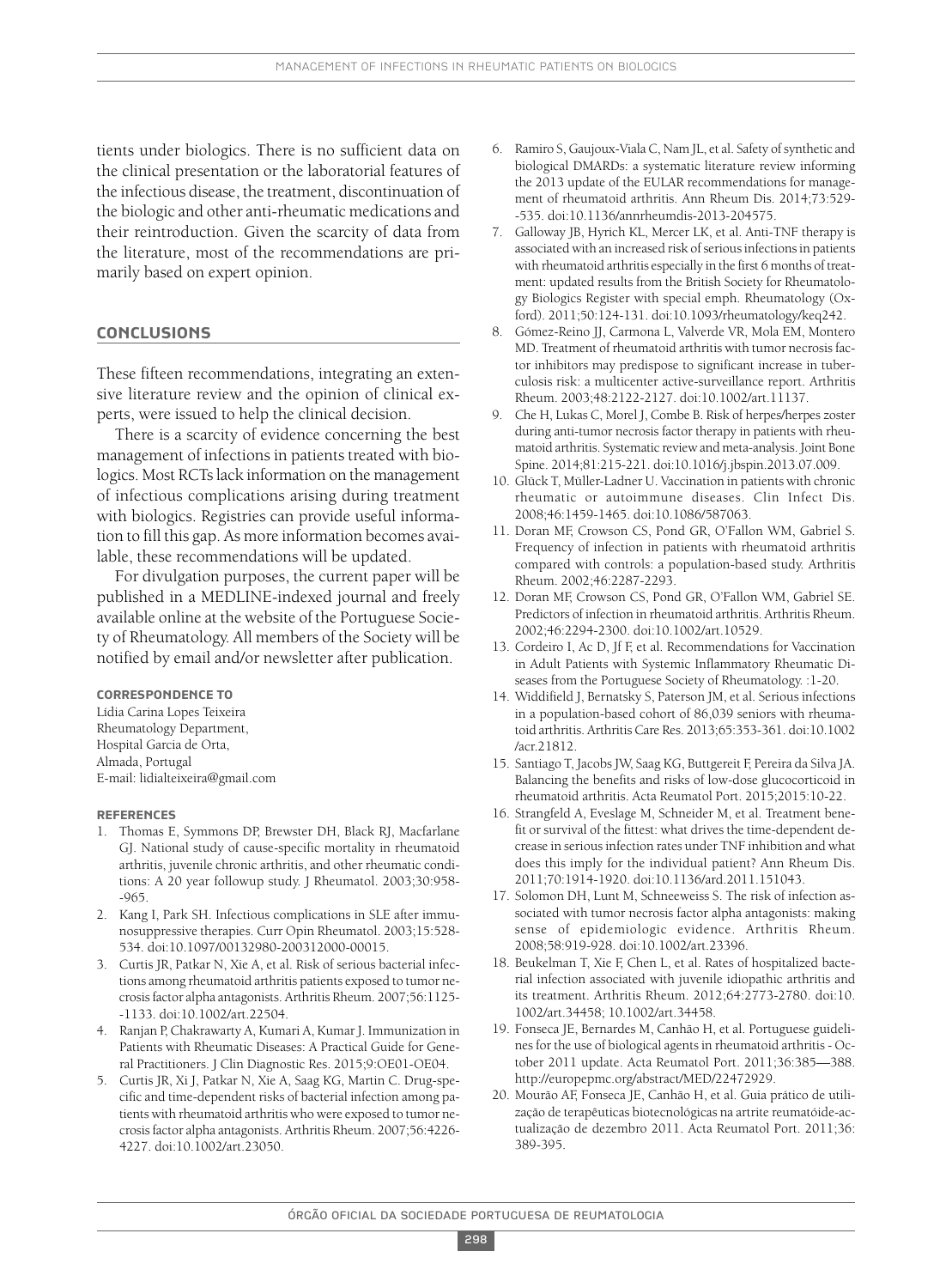- 21. Diniz A, Duarte R, Bettencourt J, Melo T de, Gomes M, Oliveira O. Infeção por VIH, SIDA e Tuberculose em números – 2015. Direcção Geral de Saúde. 2015.
- 22. Pompili M. Tumor necrosis factor- $\alpha$  inhibitors and chronic hepatitis C: A comprehensive literature review. World J Gastroenterol. 2013;19:7867. doi:10.3748/wjg.v19.i44.7867.
- 23. Parke F a, Reveille JD. Anti-tumor necrosis factor agents for rheumatoid arthritis in the setting of chronic hepatitis C infection. Arthritis Rheum. 2004;51:800-804. doi:10.1002/ art.20702
- 24. Aslanidis S, Vassiliadis T, Pyrpasopoulou A, Douloumpakas I, Zamboulis C. Inhibition of TNF $\alpha$  does not induce viral reactivation in patients with chronic hepatitis C infection: Two cases. Clin Rheumatol. 2007;26:261-264. doi:10.1007/s10067-006- -0394-z.
- 25. Roux CH, Brocq O, Breuil V, Albert C, Euller-Ziegler L. Safety of anti-TNF- $\alpha$  therapy in rheumatoid arthritis and spondylarthropathies with concurrent B or C chronic hepatitis. Rheumatology. 2006;45:1294-1297. doi:10.1093/rheumatology/kel123.
- 26. Cansu DÜ, Ka ifo lu T, Korkmaz C. Short-term course of chronic hepatitis B and C under treatment with etanercept associated with different disease modifying antirheumatic drugs without antiviral prophylaxis. J Rheumatol. 2008;35:421-424. doi:08/13/012 [pii].
- 27. Giannitti C, Benucci M, Caporali R, et al. Efficacy and safety of anti-TNF-alpha therapy combined with cyclosporine A in patients with rheumatoid arthritis and concomitant hepatitis C virus infection. Int J Immunopathol Pharmacol. 2009;22:543- -546.
- 28. Li S, Kaur PP, Chan V, Berney S. Use of tumor necrosis factor- $\alpha$ (TNF-) antagonists infliximab, etanercept, and adalimumab in patients with concurrent rheumatoid arthritis and hepatitis B or hepatitis C: A retrospective record review of 11 patients. Clin Rheumatol. 2009;28:787-791. doi:10.1007/s10067-009-1149-4.
- 29. Caporali R, Bobbio-Pallavicini F, Atzeni F, et al. Safety of tumor necrosis factor  $\alpha$  blockers in hepatitis B virus occult carriers (hepatitis B surface antigen negative/anti-hepatitis B core antigen positive) with rheumatic diseases. Arthritis Care Res. 2010;62:749-754. doi:10.1002/acr.20130.
- 30. Costa L, Caso F, Atteno M, et al. Long-term safety of anti-TNF- $\alpha$ in PsA patients with concomitant HCV infection: A retrospective observational multicenter study on 15 patients. Clin Rheumatol. 2014;33:273-276. doi:10.1007/s10067-013-2378-0.
- 31. Ballanti E, Conigliaro P, Chimenti MS, et al. Use of Anti-Tumor Necrosis Factor Alpha Therapy in Patients with Concurrent Rheumatoid Arthritis and Hepatitis B or Hepatitis C: A Retrospective Analysis of 32 Patients. Drug Dev Res. 2014;75:S42- S45. doi:10.1002/ddr.21193.
- 32. Singh JA, Saag KG, Bridges SLJ, et al. 2015 American College of Rheumatology Guideline for the Treatment of Rheumatoid Arthritis. Arthritis Care Res (Hoboken). 2016;68:1-25. doi:10. 1002/acr.22783.
- 33. Sagnelli E, Pisaturo M, Martini S, Filippini P, Sagnelli C, Coppola N. Clinical impact of occult hepatitis B virus infection in immunosuppressed patients. World J Hepatol. 2014;6:384-393. doi:10.4254/wjh.v6.i6.384.
- 34. Reddy KR, Beavers KL, Hammond SP, Lim JK, Falck-Ytter YT. American Gastroenterological Association Institute guideline on the prevention and treatment of hepatitis B virus reactivation during immunosuppressive drug therapy. Gastroenterology. 2015;148:215-219. doi:10.1053/j.gastro.2014.10.039.
- 35. Nunes J, Marinho RT, Fonseca JE, Pereira da Silva JA, Velosa J. Prophylaxis of hepatitis B reactivation with immunosuppressive therapy in rheumatic diseases. Orientations for clinical practice. Acta Reumatol Port. 2011;36:110-118. doi:10.1080/ 09523360600802562.
- 36. Lee YH, Bae SC, Song GG. Hepatitis B virus (HBV) reactivation in rheumatic patients with hepatitis core antigen (HBV occult carriers) undergoing anti-tumour necrosis factor therapy. Clin Exp Rheumatol. 2013;31:118-121.
- 37. Sakellariou GT, Chatzigiannis I. Long-term anti-TNFalpha therapy for ankylosing spondylitis in two patients with chronic HBV infection. Clin Rheumatol. 2007;26:950-952. doi:10.1007/ s10067-006-0392-1.
- 38. Charpin C, Guis S, Colson P, et al. Safety of TNF-blocking agents in rheumatic patients with serology suggesting past hepatitis B state: results from a cohort of 21 patients. Arthritis Res Ther. 2009;11:R179. doi:10.1186/ar2868.
- 39. Suwannalai P, Auethavekiat P, Udomsubpayakul U, Janvitayanujit S. The infectious profiles of anti-tumor necrosis factor agents in a Thai population: A retrospective study a the university-based hospital. Int J Rheum Dis. 2009;12:118-124. doi:10.1111/ j.1756-185X.2009.01393.x.
- 40. Chung SJ, Kim JK, Park MC, Park YB, Lee SK. Reactivation of hepatitis B viral infection in inactive HBsAg carriers following anti-tumor necrosis factor-?? therapy. J Rheumatol. 2009;36:2416-2420. doi:10.3899/jrheum.081324.
- 41. Vassilopoulos D, Apostolopoulou a, Hadziyannis E, et al. Longterm safety of anti-TNF treatment in patients with rheumatic diseases and chronic or resolved hepatitis B virusinfection. Ann Rheum Dis. 2010;69:1352-1355. doi:10.1136/ard.2009. 127233.
- 42. Lan J-L, Chen Y-M, Hsieh T-Y, et al. Kinetics of viral loads and risk of hepatitis B virus reactivation in hepatitis B core antibody-positive rheumatoid arthritis patients undergoing anti-tumour necrosis factor alpha therapy. Ann Rheum Dis. 2011;70:1719-1725. doi:10.1136/ard.2010.148783.
- 43. Tamori A, Koike T, Goto H, et al. Prospective study of reactivation of hepatitis B virus in patients with rheumatoid arthritis who received immunosuppressive therapy: Evaluation of both HBsAg-positive and HBsAg-negative cohorts. J Gastroenterol. 2011;46:556-564. doi:10.1007/s00535-010-0367-5.
- 44. Ryu HH, Lee EY, Shin K, et al. Hepatitis B virus reactivation in rheumatoid arthritis and ankylosing spondylitis patients treated with anti-TNF $\alpha$  agents: A retrospective analysis of 49 cases. Clin Rheumatol. 2012;31(6):931-936. doi:10.1007/s10067-012- 1960-1.
- 45. Zhang X, Zhang F, Wu D, Bao C, Zhu P. Safety of infliximab therapy in rheumatoid arthritis patients with previous exposure to hepatitis B virus Patient selection. 2013;:1-5.
- 46. Giardina AR, Ferraro D, Ciccia F, et al. No detection of occult HBV-DNA in patients with various rheumatic diseases treated with anti-TNF agents: A two-year prospective study. Clin Exp Rheumatol. 2013;31:25-30.
- 47. Laurenti R, Giovannangeli F, Gubinelli E, et al. Long-term safety of anti-TNF adalimumab in HBc antibody-positive psoriatic arthritis patients: A retrospective case series of 8 patients. Clin Dev Immunol. 2013;2013. doi:10.1155/2013/410521.
- 48. Ye H, Zhang XW, Mu R, et al. Anti-TNF therapy in patients with HBV infection-analysis of 87 patients with inflammatory arthritis. Clin Rheumatol. 2014;33:119-123. doi:10.1007/s10067- 013-2385-1.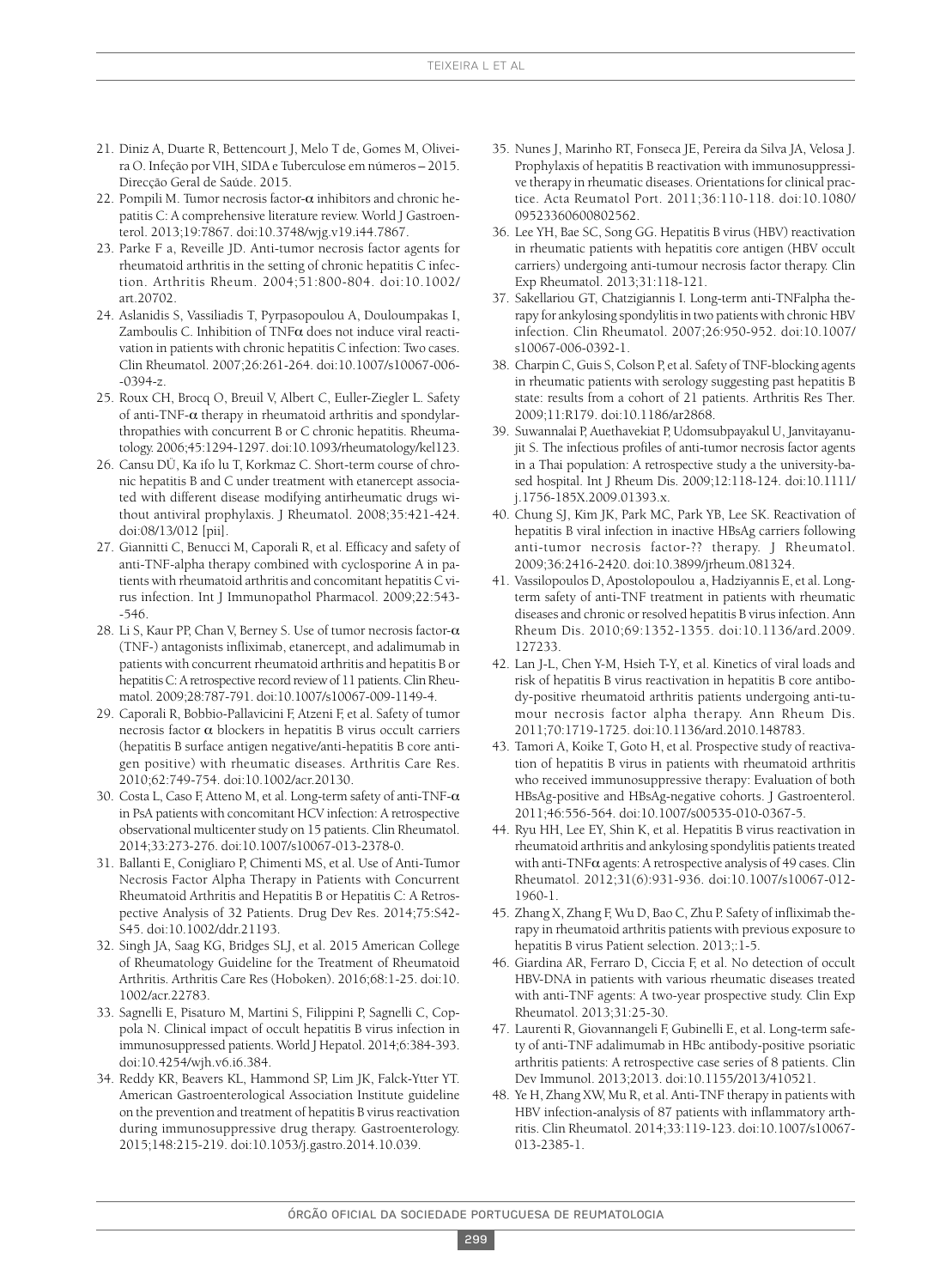- 49. Kim PS, Ho GY, Prete PE, Furst DE. Safety and efficacy of abatacept in eight rheumatoid arthritis patients with chronic hepatitis B. Arthritis Care Res (Hoboken). 2012;64:1265-1268. doi:10.1002/acr.21654.
- 50. Mitroulis I, Hatzara C, Kandili A, Hadziyannis E, Vassilopoulos D. Long-term safety of rituximab in patients with rheumatic diseases and chronic or resolved hepatitis B virus infection. Ann Rheum Dis. 2013;72:308-310. doi:10.1136/annrheumdis-2012-202088.
- 51. Dixon WG, Symmons DPM, Lunt M, Watson KD, Hyrich KL, Silman AJ. Serious infection following anti-tumor necrosis factor alpha therapy in patients with rheumatoid arthritis: lessons from interpreting data from observational studies. Arthritis Rheum. 2007;56:2896-2904. doi:10.1002/art.22808.
- 52. Kling A, Mjörndal T, Rantapää-Dahlqvist S. Sepsis as a possible adverse drug reaction in patients with rheumatoid arthritis treated with TNFalpha antagonists. J Clin Rheumatol. 2004;10:119- 122. doi:10.1097/01.rhu.0000128734.07926.8e.
- 53. Marik PE. Fever in the ICU. Chest. 2000;117:855-869. doi:10.1378/chest.117.3.855.
- 54. Dellinger RP, Levy MM, Rhodes A, et al. Surviving sepsis campaign: International guidelines for management of severe sepsis and septic shock, 2012. Intensive Care Med. 2013;39:165- 228. doi:10.1007/s00134-012-2769-8.
- 55. Yazdanpanah Y, Chêne G, Losina E, et al. Incidence of primary opportunistic infections in two human immunodeficiency virus-infected French clinical cohorts. Int J Epidemiol. 2001;30:864-871. doi:10.1093/ije/30.4.864.
- 56. Winthrop KL, Baddley JW, Chen L, et al. Association Between the Initiation of Anti–Tumor Necrosis Factor Therapy and the Risk of Herpes Zoster. Jama. 2013;309):887. doi:10.1001/jama. 2013.1099.
- 57. Tak PP, Rigby W, Rubbert-Roth a., et al. Sustained inhibition of progressive joint damage with rituximab plus methotrexate in early active rheumatoid arthritis: 2-year results from the randomised controlled trial IMAGE. Ann Rheum Dis. 2012;71:351-357. doi:10.1136/annrheumdis-2011-200170.
- 58. García-Doval I, Pérez-Zafrilla B, Descalzo MA, et al. Incidence and risk of hospitalisation due to shingles and chickenpox in patients with rheumatic diseases treated with TNF antagonists. Ann Rheum Dis. 2010;69:1751-1755. doi:10.1136/ard.2009. 125658.
- 59. Strangfeld A, Listing J, Herzer P, et al. Risk of herpes zoster in patients with rheumatoid arthritis treated with anti-TNF-alpha agents. JAMA. 2009;301:737-744. doi:10.1001/jama.2009. 146.
- 60. Wendling D, Streit G, Toussirot E, Prati C. Herpes zoster in patients taking TNFalpha antagonists for chronic inflammatory joint disease. Jt Bone Spine. 2008;75:540-543. doi:10.1016/ j.jbspin.2007.10.011.
- 61. Walker UA, Courvoisier DS, Dudler J, et al. Do new biologics meet the unmet medical need in rheumatoid arthritis? Safety and efficacy of abatacept following B-cell depletion. Rheumatology. 2011;50:243-244. doi:10.1093/rheumatology/keq258.
- 62. Cobo-Ibanez T, Descalzo M, Loza-Santamara E, Carmona L, Munoz-Fernandez S. Serious infections in patients with rheumatoid arthritis and other immune-mediated connective tissue diseases exposed to anti-TNF or rituximab: Data from the Spanish registry BIOBADASER 2.0. Rheumatol Int. 2014;34:953- 961. doi:10.1007/s00296-014-2945-y.
- 63. Furie R, Nicholls K, Cheng TT, et al. Efficacy and safety of aba-

tacept in lupus nephritis: A twelve-month, randomized, doubleblind study. Arthritis Rheumatol. 2014;66:379-389. doi: 10.1002/art.38260.

- 64. Illei GG, Shirota Y, Yarboro CH, et al. Tocilizumab in systemic lupus erythematosus: Data on safety, preliminary efficacy, and impact on circulating plasma cells from an open-label phase I dosage-escalation study. Arthritis Rheum. 2010;62:542-552. doi:10.1002/art.27221.
- 65. Smith KGC, Jones RB, Burns SM, Jayne DRW. Long-term comparison of rituximab treatment for refractory systemic lupus erythematosus and vasculitis: Remission, relapse, and re-treatment. Arthritis Rheum. 2006;54:2970-2982. doi:10.1002/art. 22046.
- 66. Saougou I, Markatseli TE, Papagoras C, Voulgari P V., Alamanos Y, Drosos AA. Sustained Clinical Response in Psoriatic Arthritis Patients Treated with Anti-TNF Agents: A 5-year Open-Label Observational Cohort Study. Semin Arthritis Rheum. 2011;40:398-406. doi:10.1016/j.semarthrit.2010.07.004.
- 67. Genovese MC, Tena CP, Covarrubias A, et al. Subcutaneous abatacept for the treatment of rheumatoid arthritis: Longterm data from the ACQUIRE trial. J Rheumatol. 2014;41:629-639. doi:10.3899/jrheum.130112.
- 68. Schiff M, Weinblatt ME, Valente R, et al. Head-to-head comparison of subcutaneous abatacept versus adalimumab for rheumatoid arthritis: two-year efficacy and safety findings from AM-PLE trial. Ann Rheum Dis. 2014;73:86-94. doi:10.1136/annrheumdis-2013-203843.
- 69. Kilic O, Kasapcopur O, Camcioglu Y, Cokugras H, Arisoy N, Akcakaya N. Is it safe to use anti-TNF- $\alpha$  agents for tuberculosis in children suffering with chronic rheumatic disease? Rheumatol Int. 2012;32:2675-2679. doi:10.1007/s00296-011-2030-8.
- 70. Yoo IK, Choung RS, Hyun JJ, et al. Incidences of serious infections and tuberculosis among patients receiving anti-tumor necrosis factor-alfa therapy. Yonsei Med J. 2014;55:442-448. doi:10.3349/ymj.2014.55.2.442.
- 71. Steyaert S, Stappaerts G, Mareen P, Dierick J. Soft tissue infections with atypical mycobacteria in two patients with inflammatory rheumatic diseases using TNF-inhibitors and/or Leflunomide. Acta Clin Belg. 2011;66:144-147. doi:10.2143/ ACB.66.2.2062537.
- 72. Alawneh KM, Ayesh MH, Khassawneh BY, Saadeh SS, Smadi M, Bashaireh K. Anti-TNF therapy in Jordan: a focus on severe infections and tuberculosis. Biologics. 2014;8:193-198. doi:10.2147/BTT.S59574.
- 73. Winthrop KL, Chang E, Yamashita S, Iademarco MF, LoBue PA. Nontuberculous mycobacteria infections and anti-tumor necrosis factor-?? therapy. Emerg Infect Dis. 2009;15:1556-1561. doi:10.3201/eid1510.090310.
- 74. Schoffelen T, Kampschreur LM, van Roeden SE, et al. Coxiella burnetii infection (Q fever) in rheumatoid arthritis patients with and without anti-TNFalpha therapy. Ann Rheum Dis. 2014;73:1436-1438.
- 75. Ke W-M, Chen L-S, Parng I-M, Chen W-W, On AWF. Risk of tuberculosis in rheumatoid arthritis patients on tumour necrosis factor-alpha inhibitor treatment in Taiwan. Int J Tuberc Lung Dis. 2013;17:1590-1595. doi:10.5588/ijtld.13.0368.
- 76. Grijalva CG, Kaltenbach L, Arbogast PG, Mitchel EF, Griffin MR. Initiation of rheumatoid arthritis treatments and the risk of serious infections. Rheumatology (Oxford). 2010;49:82-90. doi:10.1093/rheumatology/kep325.
- 77. Dixon WG, Hyrich KL, Watson KD, et al. Drug-specific risk of

300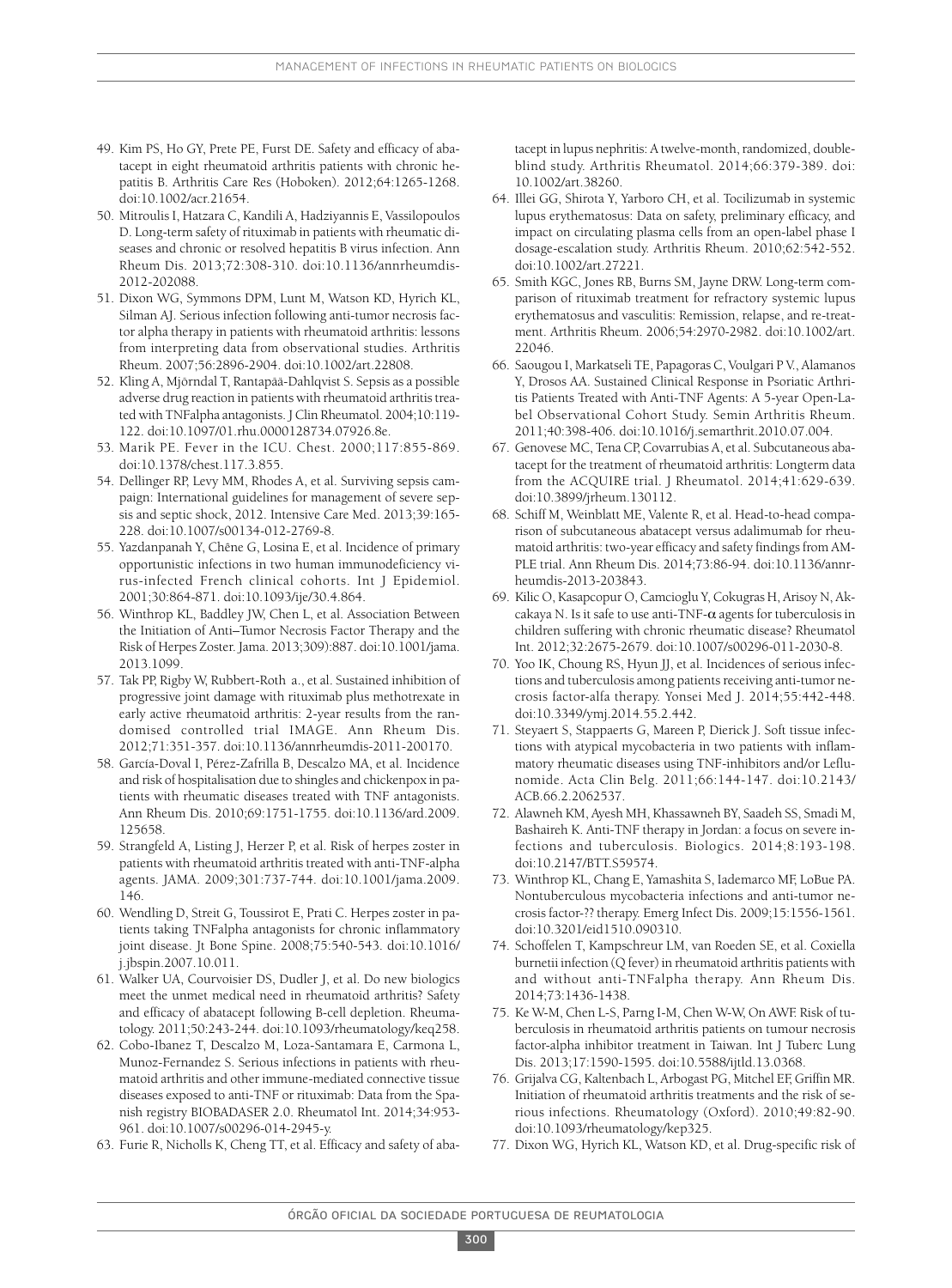tuberculosis in patients with rheumatoid arthritis treated with anti-TNF therapy: results from the British Society for Rheumatology Biologics Register (BSRBR). Ann Rheum Dis. 2009;69:522-528. doi:10.1136/ard.2009.118935.

- 78. Harigai M, Koike R, Miyasaka N. Pneumocystis pneumonia associated with infliximab in Japan. N Engl J Med. 2007: 357:1874-1876. doi:10.1056/NEJMc070728.
- 79. Burmester GR, Mariette X, Montecucco C, et al. Adalimumab alone and in combination with disease-modifying antirheumatic drugs for the treatment of rheumatoid arthritis in clinical practice: the Research in Active Rheumatoid Arthritis (ReAct) trial. Ann Rheum Dis. 2007;66:732-739. doi:10.1136/ard. 2006.066761.
- 80. Gómez-Reino JJ, Carmona L, Rodríguez Valverde V, Mola EM, Montero MD. Treatment of rheumatoid arthritis with tumor necrosis factor inhibitors may predispose to significant increase in tuberculosis risk: A multicenter active-surveillance report. Arthritis Rheum. 2003;48:2122-2127. doi:10.1002/art.11137.
- 81. Yang C-T, Kuo C-F, Luo S-F, Yu K-H. Discontinuation of anti-TNF- $\alpha$  therapy in a Chinese cohort of patients with rheumatoid arthritis. Clin Rheumatol. 2012;31:1549-1557. doi:10.1007/ s10067-012-2047-8.
- 82. Keystone EC, Cohen SB, Emery P, et al. Multiple courses of rituximab produce sustained clinical and radiographic efficacy and safety in patients with rheumatoid arthritis and an inadequate response to 1 or more tumor necrosisfactor inhibitors: 5- Year data from the REFLEX study. J Rheumatol. 2012;39:2238- 2246. doi:10.3899/jrheum.120573.
- 83. Nguyen-Khoa BA, Goehring EL, Alexander KA, Dong W, Napalkov P, Jones JK. Risk of Significant Infection in Rheumatoid Arthritis Patients Switching Anti-Tumor Necrosis Factor-a Drugs. Semin Arthritis Rheum. 2012;42:119-126. doi:10.1016/ j.semarthrit.2012.04.001.
- 84. Schiff M, Keiserman M, Codding C, et al. Clinical response and tolerability to abatacept in patients with rheumatoid arthritis previously treated with infliximab or abatacept: open-label extension of the ATTEST Study. Ann Rheum Dis. 2011;70:2003- 2007. doi:10.1136/annrheumdis-2011-200316.
- 85. Knight A, Hallenberg H, Baecklund E. Efficacy and safety of rituximab as maintenance therapy for relapsing granulomatosis with polyangiitis- A case series. Clin Rheumatol. 2014;33:841- 848. doi:10.1007/s10067-013-2351-y.
- 86. Simon TA, Askling J, Lacaille D, et al. Infections requiring hospitalization in the abatacept clinical development program: an epidemiological assessment. Arthritis Res Ther. 2010;12:R67. doi:10.1186/ar2984.
- 87. Weinblatt M, Combe B, Covucci A, Aranda R, Becker JC, Keystone E. Safety of the selective costimulation modulator abatacept in rheumatoid arthritis patients receiving background biologic and nonbiologic disease-modifying antirheumatic drugs: A oneyear randomized, placebo-controlled study. Arthritis Rheum. 2006;54:2807-2816. doi:10.1002/art.22070.
- 88. Lee JH, Slifman NR, Gershon SK, et al. Life-threatening histoplasmosis complicating immunotherapy with tumor necrosis factor  $\alpha$  antagonists infliximab and etanercept. Arthritis Rheum. 2002;46(10):2565-2570. doi:10.1002/art.10583.
- 89. Bonilla-Abadia F, Betancurt JF, Pineda JC, Vélez JD, Tobón GJ, Cañas CA. Pneumocystis jirovecii pneumonia in two patients with systemic lupus erythematosus after rituximab therapy. Clin Rheumatol. 2014;33:415-418. doi:10.1007/s10067-013-2475-0.
- 90. Merrill JT, Ginzler EM, Wallace DJ, et al. Long-term safety pro-

file of belimumab plus standard therapy in patients with systemic lupus erythematosus. Arthritis Rheum. 2012;64:3364- 3373. doi:10.1002/art.34564.

- 91. Tsai MJ, Chow CW, Lin FC, Shang SC. Pneumocystis jiroveci pneumonia in patients with systemic lupus erythematosus after rituximab therapy. Lupus. 2012;21:914-918.
- 92. Kremer JM, Peterfy C, Russell AS, et al. Longterm safety, efficacy, and inhibition of structural damage progression over 5 years of treatment with abatacept in patients with rheumatoid arthritis in the abatacept in inadequate responders to methotrexate trial. J Rheumatol. 2014;41:1077-1087. doi:10.3899/jrheum. 130263.
- 93. M. W, M. G, F. P, et al. Clinical outcomes and safety of rituximab treatment for patients with systemic lupus erythematosus(SLE) - Results from a nationwide cohort in Germany (GRAID). Lupus. 2013;22(2013):1142-1149.
- 94. Tony H-P, Burmester G, Schulze-Koops H, et al. Safety and clinical outcomes of rituximab therapy in patients with different autoimmune diseases: experience from a national registry (GRAID). Arthritis Res Ther. 2011;13:R75. doi:10.1186/ ar3337.
- 95. Esposito M, Giunta A, Mazzotta A, et al. Efficacy and safety of subcutaneous anti-tumor necrosis factor-alpha agents, etanercept and adalimumab, in elderly patients affected by psoriasis and psoriatic arthritis: An observational long-term study. Dermatology. 2013;225:312-319. doi:10.1159/000345623.
- 96. Wendler J, Burmester GR, Sörensen H, et al. Rituximab in patients with rheumatoid arthritis in routine practice (GERINIS): six-year results from a prospective, multicentre, non-interventional study in 2,484 patients. Arthritis Res Ther. 2014;16:R80. doi:10.1186/ar4521.
- 97. Seifert H. The clinical importance of microbiological findingsin the diagnosis and management of bloodstream infections. Clin Infect Dis. 2009;48 Suppl 4(Supplement 4):S238-S245. doi:10.1086/598188.
- 98. Bodey GP. Managing Infections in the Immunocompromised Patient. Clin Infect Dis. 2005;40(Supplement 4):S239-S239. doi:10.1086/427328.
- 99. Mourão\* AF, Fonseca\* JE, , Helena Canhão, Maria José Santos, Alexandra Bernardo AC, et al. Guia prático de utilização de terapêuticas biotecnológicas na artrite reumatóide – actualização de Dezembro 2011. Acta Reumatol Port.
- 100. De Benedetti F, Brunner HI, Ruperto N, et al. Randomized trial of tocilizumab in systemic juvenile idiopathic arthritis. N Engl J Med. 2012;367:2385-2395. doi:10.1056/NEJMoa1112802.
- 101. Kawada J-I, Kitagawa Y, Iwata N, Ito Y. Clinical characteristics of influenza virus infection in juvenile idiopathic arthritis patients treated with tocilizumab. Mod Rheumatol. 2013;23:972-976. doi:10.1007/s10165-012-0780-0.
- 102. Yokota S, Imagawa T, Mori M, et al. Longterm Safety and Effectiveness of the Anti-interleukin 6 Receptor Monoclonal Antibody Tocilizumab in Patients with Systemic Juvenile Idiopathic Arthritis in Japan. J Rheumatol. 2014;41:759-767. doi:10.3899/jrheum.130690.
- 103. Gerloni V, Pontikaki I, Gattinara M, et al. Efficacy of repeated intravenous infusions of an anti-tumor necrosis factor  $\alpha$  monoclonal antibody, infliximab, in persistently active, refractory juvenile idiopathic arthritis: Results of an open-label prospective study. Arthritis Rheum. 2005;52:548-553. doi: 10.1002/art.20793.
- 104. Germano V, Cattaruzza MS, Osborn J, et al. Infection risk in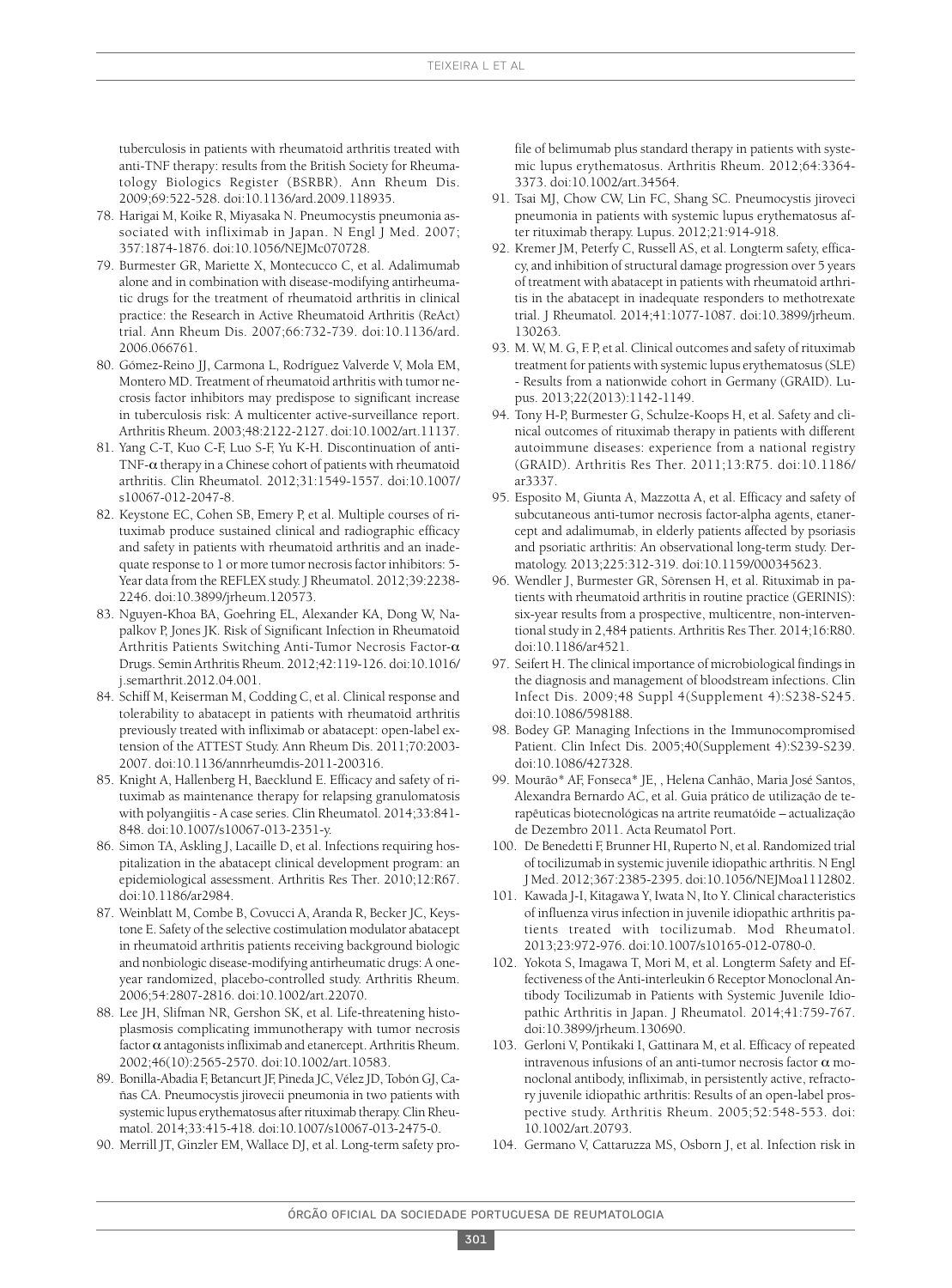rheumatoid arthritis and spondyloarthropathy patients under treatment with DMARDs, corticosteroids and TNF- $\alpha$  antagonists. J Transl Med. 2014;12:77. doi:10.1186/1479-5876-12- -77.

- 105. Kay J, Fleischmann R, Keystone E, et al. Golimumab 3-year safety update: an analysis of pooled data from the long-term extensions of randomised, double-blind, placebo-controlled trials conducted in patients with rheumatoid arthritis, psoriatic arthritis or ankylosing spondylitis. Ann Rheum Dis. 2015;74:538-546. doi:10.1136/annrheumdis-2013-204195.
- 106. Son J-H, Cha S-W. Anti-TNF-alpha therapy for ankylosing spondylitis. Clin Orthop Surg. 2010;2:28-33. doi:10.4055/ cios.2010.2.1.28.
- 107. Abreu C, Magro F, Santos-Antunes J, et al. Tuberculosis in anti-TNF- $\alpha$  treated patients remains a problem in countries with an intermediate incidence: analysis of 25 patients matched with a control population. J Crohns Colitis. 2013;7:e486 e492. doi:10.1016/j.crohns.2013.03.004.
- 108. Salmon-Ceron D, Tubach F, Lortholary O, et al. Drug-specific risk of non-tuberculosis opportunistic infections in patients receiving anti-TNF therapy reported to the 3-year prospective French RATIO registry. Ann Rheum Dis. 2011;70:616-623. doi:10.1136/ard.2010.137422.
- 109. Chen DY, Shen GH, Chen YM, Chen HH, Hsieh CW, Lan JL. Biphasic emergence of active tuberculosisin rheumatoid arthritis patients receiving TNFalpha inhibitors: the utility of IFNgamma assay. Ann Rheum Dis. 2012;71(2):231-237. doi:10.1136/annrheumdis-2011-200489.
- 110. Koike T, Harigai M, Inokuma S, et al. Postmarketing surveillance of tocilizumab for rheumatoid arthritis in Japan: interim analysis of 3881 patients. Ann Rheum Dis. 2011;70:2148- 2151. doi:10.1136/ard.2011.151092.
- 111. Hoshi D, Nakajima A, Inoue E, et al. Incidence of serious respiratory infections in patients with rheumatoid arthritis treated with tocilizumab. Mod Rheumatol. 2012;22:122-127. doi:10.1007/s10165-011-0488-6.
- 112. Curtis JR, Xie F, Chen L, et al. The comparative risk of serious infections among rheumatoid arthritis patients starting or switching biological agents. Ann Rheum Dis. 2011;70(8):1401-1406. doi:10.1136/ard.2010.146365.
- 113. Komano Y, Tanaka M, Nanki T, et al. Incidence and risk factors for serious infection in patients with rheumatoid arthritistreated with tumor necrosisfactor inhibitors: A report from the registry of Japanese rheumatoid arthritis patients for longterm safety. J Rheumatol. 2011;38:1258-1264. doi:10.3899/ jrheum.101009.
- 114. Greenberg JD, Reed G, Kremer JM, et al. Association of methotrexate and tumour necrosis factor antagonists with risk of infectious outcomes including opportunistic infections in the CORRONA registry. Ann Rheum Dis. 2010;69:380-386. doi:10.1136/ard.2008.089276.
- 115. Genovese MC, Breedveld FC, Emery P, et al. Safety of biological therapies following rituximab treatment in rheumatoid arthritis patients. Ann Rheum Dis. 2009;68:1894-1897. doi:10.1136/ard.2008.101675.
- 116. Schiff M, Pritchard C, Huffstutter JE, et al. The 6-month safety and efficacy of abatacept in patients with rheumatoid arthritis who underwent a washout after anti-tumour necrosisfactor therapy or were directly switched to abatacept: the ARRI-VE trial. Ann Rheum Dis. 2009;68:1708-1714. doi:10.1136/ ard.2008.099218.
- 117. Fujiwara H, Nishimoto N, Hamano Y, et al. Masked early symptoms of pneumonia in patients with rheumatoid arthritis during tocilizumab treatment: A report of two cases. Mod Rheumatol. 2009;19:64-68. doi:10.1007/s10165-008-0111-7.
- 118. Miller KL, Sawitzke AD, Doane J. Abatacept and serious respiratory infectionsin patients with previouslung disease. Clin Rheumatol. 2008;27:1569-1571. doi:10.1007/s10067-008- 0979-9.
- 119. Weisman MH, Paulus HE, Burch FX, et al. A placebo-controlled, randomized, double-blinded study evaluating the safety of etanercept in patients with rheumatoid arthritis and concomitant comorbid diseases. Rheumatology. 2007;46: - 1122-1125. doi:10.1093/rheumatology/kem033.
- 120. Weinblatt M, Schiff M, Goldman A, et al. Selective costimulation modulation using abatacept in patients with active rheumatoid arthritis while receiving etanercept: a randomised clinical trial. Ann Rheum Dis. 2007;66:228-234. doi:10.1136/ ard.2006.055111.
- 121. Salliot C, Gossec L, Ruyssen-Witrand A, et al. Infections during tumour necrosis factor- $\alpha$  blocker therapy for rheumatic diseases in daily practice: A systematic retrospective study of 709 patients. Rheumatology. 2007;46:327-334. doi:10.1093/ rheumatology/kel236.
- 122. Imaizumi K, Sugishita M, Usui M, Kawabe T, Hashimoto N, Hasegawa Y. Pulmonary infectious complications associated with anti-TNFalpha therapy (infliximab) for rheumatoid arthritis. Intern Med. 2006;45:685-688. doi:10.2169/internalmedicine.45.1623.
- 123. Neven N, Vis M, Voskuyl AE, et al. Adverse events in patients with rheumatoid arthritis treated with infliximab in daily clinical practice. Ann Rheumatol Dis. 2005;66:645-655. doi:10.1136/ard.2004.028597.
- 124. Bergstrom L, Yocum DE, Ampel NM, et al. Increased risk of coccidioidomycosis in patients treated with tumor necrosis factor alpha antagonists. Arthritis Rheum. 2004;50:1959- 1966. doi:10.1002/art.20454.
- 125. Kroesen S, Widmer AF, Tyndall A, Hasler P. Serious bacterial infections in patients with rheumatoid arthritis under anti-TNF-alpha therapy. Rheumatology (Oxford). 2003;42:617- 621. doi:10.1093/rheumatology/keg263.
- 126. Fleischmann RM, Halland AM, Brzosko M, et al. Tocilizumab inhibits structural joint damage and improves physical function in patients with rheumatoid arthritis and inadequate responses to methotrexate: LITHE study 2-year results. J Rheumatol. 2013;40:113-126. doi:10.3899/jrheum.120447.
- 127. Xanthouli P, Sailer S, Fiehn C. Rituximab (RTX) as an Alternative to TNF-Alpha Antagonists in Patients with Rheumatoid Arthritis and High Risk of Severe Infections: A Systematic Analysis of the Experience in One Center. Open Rheumatol J. 2012;6:286-289. doi:10.2174/1874312901206010286.
- 128. Atzeni F, Sarzi-Puttini P, Botsios C, et al. Long-term anti-TNF therapy and the risk of serious infections in a cohort of patients with rheumatoid arthritis: Comparison of adalimumab, etanercept and infliximab in the GISEA registry. Autoimmun Rev. 2012;12:225-229. doi:10.1016/j.autrev.2012.06.008.
- 129. Thyagarajan V, Norman H, Alexander KA, Napalkov P, Enger C. Risk of Mortality, Fatal Infection, and Fatal Malignancy Related to Use of Anti-Tumor Necrosis Factor- $\alpha$  Biologics by Rheumatoid Arthritis Patients. Semin Arthritis Rheum. 2012;42:223-233. doi:10.1016/j.semarthrit.2012.05.004.
- 130. Bykerk VP, Ostör AJK, Alvaro-Gracia J, et al. Tocilizumab in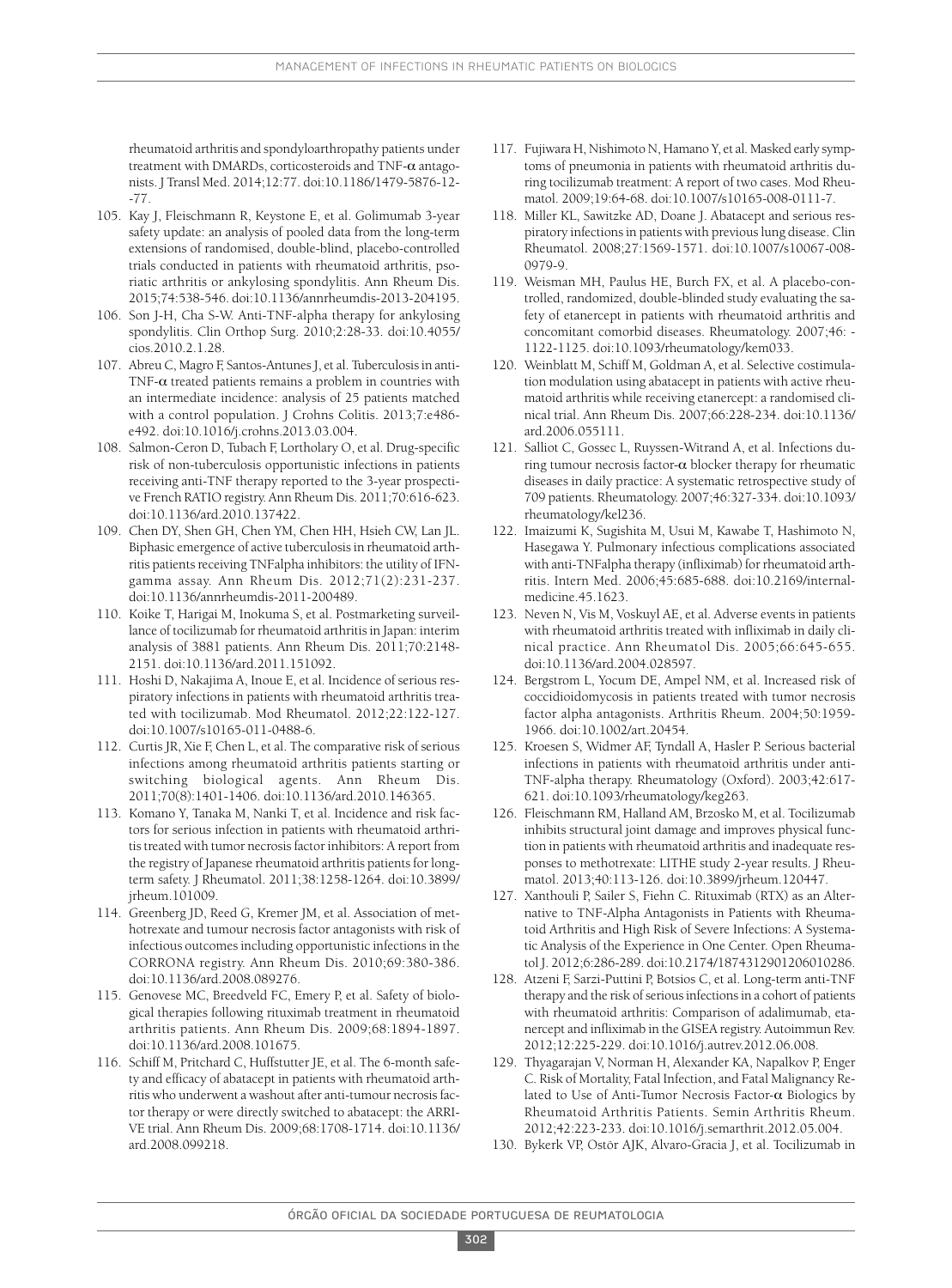patients with active rheumatoid arthritis and inadequate responses to DMARDs and/or TNF inhibitors: a large, open-label study close to clinical practice. Ann Rheum Dis. 2012; 71:1950-1954. doi:10.1136/annrheumdis-2011-201087.

- 131. Kremer JM, Blanco R, Brzosko M, et al. Tocilizumab inhibits structural joint damage in rheumatoid arthritis patients with inadequate responses to methotrexate: results from the double-blind treatment phase of a randomized placebo-controlled trial of tocilizumab safety and prevention of structu. Arthritis Rheum. 2011;63:609-621. doi:10.1002/art.30158.
- 132. Gottenberg JE, Ravaud P, Bardin T, et al. Risk factors for severe infections in patients with rheumatoid arthritis treated with rituximab in the autoimmunity and rituximab registry. Arthritis Rheum. 2010;62:2625-2632. doi:10.1002/art.27555.
- 133. Schneeweiss S, Setoguchi S, Weinblatt ME, et al. Anti-tumor necrosis factor alpha therapy and the risk of serious bacterial infections in elderly patients with rheumatoid arthritis. Arthritis Rheum. 2007;56:1754-1764. doi:10.1002/art.22600.
- 134. Popa C, Leandro MJ, Cambridge G, Edwards JCW. Repeated B lymphocyte depletion with rituximab in rheumatoid arthritis over 7 yrs. Rheumatology. 2007;46:626-630. doi:10. 1093/rheumatology/kel393.
- 135. Maini RN, Taylor PC, Szechinski J, et al. Double-blind randomized controlled clinical trial of the interleukin-6 receptor antagonist, tocilizumab, in European patients with rheumatoid arthritis who had an incomplete response to methotrexate. Arthritis Rheum. 2006;54:2817-2829. doi:10.1002/ art.22033.
- 136. Cohen SB, Emery P, Greenwald MW, et al. Rituximab for rheumatoid arthritis refractory to anti-tumor necrosis factor therapy: Results of a multicenter, randomized, double-blind, placebo-controlled, phase III trial evaluating primary efficacy and safety at twenty-four weeks. Arthritis Rheum. 2006;54:2793- 2806. doi:10.1002/art.22025.
- 137. Emery P, Fleischmann R, Filipowicz-Sosnowska A, et al. The efficacy and safety of rituximab in patients with active rheumatoid arthritis despite methotrexate treatment: Results of a phase IIb randomized, double-blind, placebo-controlled, dose-ranging trial. Arthritis Rheum. 2006;54:1390-1400. doi:10.1002/art.21778.
- 138. Heiberg MS, Kaufmann C, Rødevand E, et al. The comparative effectiveness of anti-TNF therapy and methotrexate in patients with psoriatic arthritis: 6 month results from a longitudinal, observational, multicentre study. Ann Rheum Dis. 2007;66:1038-1042. doi:10.1136/ard.2006.064808.
- 139. Merrill JT, Neuwelt CM, Wallace DJ, et al. Efficacy and safety of rituximab in moderately-to-severely active systemic lupus erythematosus: The randomized, double-blind, phase II/III systemic lupus erythematosus evaluation of rituximab trial. Arthritis Rheum. 2010;62:222-233. doi:10.1002/art.27233.
- 140. Tanaka Y, Yamamoto K, Takeuchi T, et al. A multicenter phase I/II trial of rituximab for refractory systemic lupus erythematosus. Mod Rheumatol. 2007;17:191-197. doi:10.1007/ s10165-007-0565-z.
- 141. Weisman MH, Moreland LW, Furst DE, et al. Efficacy, pharmacokinetic, and safety assessment of adalimumab, a fully human anti-tumor necrosis factor-alpha monoclonal antibody, in adults with rheumatoid arthritis receiving concomitant methotrexate: A pilot study. Clin Ther. 2003;25(6):1700- 1721. doi:10.1016/S0149-2918(03)80164-9.
- 142. Nash P, Nayiager S, Genovese MC, et al. Immunogenicity, sa-

fety, and efficacy of abatacept administered subcutaneously with or without background methotrexate in patients with rheumatoid arthritis: results from a phase III, international, multicenter, parallel-arm, open-labelstudy. Arthritis Care Res (Hoboken). 2013;65:718-728. doi:10.1002/acr.21876.

- 143. Gabay C, Emery P, van Vollenhoven R, et al. Tocilizumab monotherapy versus adalimumab monotherapy for treatment of rheumatoid arthritis(ADACTA): a randomised, double-blind, controlled phase 4 trial. Lancet (London, England). 2013;381(9877):1541-1550. doi:10.1016/S0140-6736(13) 60250-0.
- 144. Weinblatt ME, Moreland LW, Westhovens R, et al. Safety of abatacept administered intravenously in treatment of rheumatoid arthritis: Integrated analyses of up to 8 years of treatment from the abatacept clinical trial program. J Rheumatol. 2013;40:787-797. doi:10.3899/jrheum.120906.
- 145. Burmester G, Rubbert-Roth A, Cantagrel A, et al. A randomised, double-blind, parallel-group study of the safety and efficacy of subcutaneous tocilizumab versus intravenous tocilizumab in combination with traditional disease-modifying antirheumatic drugs in patients with moderate to severe rheumatoid art. Ann Rheum Dis. 2014;73:69-74. doi:10.1136/ annrheumdis-2013-203523.
- 146. Koike T, Harigai M, Inokuma S, et al. Effectiveness and safety of tocilizumab: Postmarketing surveillance of 7901 patients with rheumatoid arthritisin Japan. J Rheumatol. 2014;41:15- 23. doi:10.3899/jrheum.130466.
- 147. Bello S, Serafino L, Bonali C, et al. Incidence of influenza-like illness into a cohort of patients affected and treated with biological agents. 2012;64:299-306.
- 148. Genovese MC, Schiff M, Luggen M, et al. Efficacy and safety of the selective co-stimulation modulator abatacept following 2 years of treatment in patients with rheumatoid arthritis and an inadequate response to anti-tumour necrosis factor therapy. Ann Rheum Dis. 2008;67:547-554. doi:10.1136/ard. 2007.074773.
- 149. Weinblatt ME, Schiff M, Valente R, et al. Head-to-head comparison of subcutaneous abatacept versus adalimumab for rheumatoid arthritis: Findings of a phase IIIb, multinational, prospective, randomized study. Arthritis Rheum. 2013;65:28-38. doi:10.1002/art.37711.
- 150. Ye Y, Qian J, Gu Y, Chen X, Ye S. Rituximab in the treatment of severe lupus myelopathy. Clin Rheumatol. 2011;30:981- 986. doi:10.1007/s10067-011-1714-5.
- 151. Aringer M, Graninger WB, Steiner G, Smolen JS. Safety and efficacy of tumor necrosis factor alpha blockade in systemic lupus erythematosus: an open-label study. Arthritis Rheum. 2004;50:3161-3169. doi:10.1002/art.20576.
- 152. Solomkin JS, Mazuski JE, Bradley JS, et al. Diagnosis and management of complicated intra-abdominal infection in adults and children: guidelines by the Surgical Infection Society and the Infectious Diseases Society of America. Clin Infect Dis. 2010;50:133-164. doi:10.1086/649554.
- 153. Trachana M, Pratsidou-Gertsi P, Pardalos G, Kozeis N, Badouraki M, Kanakoudi-Tsakalidou F. Safety and efficacy of adalimumab treatment in Greek children with juvenile idiopathic arthritis. Scand J Rheumatol. 2011;40:101-107. doi:10.3109/03009742.2010.517546.
- 154. Audring H, Kary S, Burmester G, et al. Cutaneous side-effects in patients with rheumatic diseases during application of tumour necrosis factor- a antagonists. 2007:486-491.